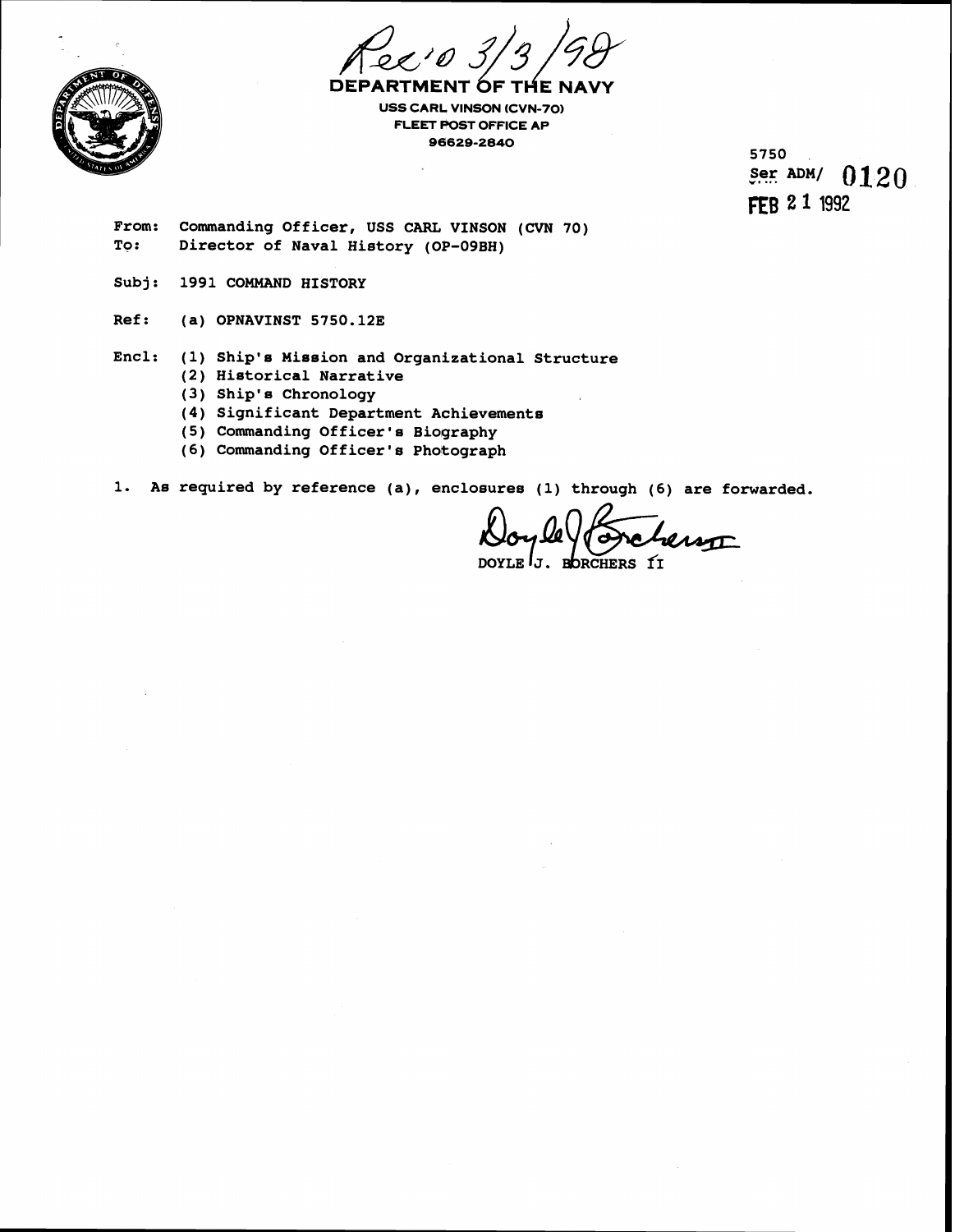**USS CARL VINSON is one of the most modern and formidable fighting vessels in the world. The latest in technology plus the skills and stamina of the American sailor are combined on board CARL VINSON to enable us to answer any conceivable threat to world peace.** 

**Our nuclear power plant enables us to respond rapidly and in advance of support vessels required for other types of fighting ships, bringing our embarked Air Wing to any scene of trouble around the globe.** 

**Our own Carrier Air Wing FOURTEEN is a formidable force with aircraft covering every aspect of modern Naval Air Warfare capabilities.** 

**The primary Mission of USS CARL VINSON is to be ready to employ its power anywhere in the world as directed by the President of the United States. Only**  by maintaining its equipment and personnel in the highest state of readiness **will CARL VINSON be capable of carrying out its wide variety of missions,**  including anti-air warfare, anti-surface warfare and electronic warfare.

Other tasks that CARL VINSON shares with most U. S. Navy ships include **maintaining mobility, replenishing sbips at sea and performing a variety of non-combat missions such as the rescue at sea of vessels in distress and the transportation of refugees and other personnel.** 

**USS CARL VINSON is one of the most powerful self-contained combat platforms in the world.** 

**The survivability of the ship im a hostile environment is enhanced by two of the U. S. Navy's latest close-in weapons systems.** 

If any incoming aircraft or missiles penetrate the ship's fighter air**craft and guided missile cruiser defense envelope, they will find themselves facing the NATO Sea Sparrow Missile System and the Phalanx Close-In Weapons system, a sophisticated version of the rotating-barrel Gatling Gun.** 

**The ship's nuclear power plants allow CARL VINSON to travel for extended periods in excess of 30 knots without the need to replenish propulsion fuel.** 

**Once on station, CARL VINSON can remain longer and fly more missions than fossil fueled aircraft carriers due to its ability to carry aviation fuel in tanks that would otherwise be devoteld to ship's fuel in the conventional aircraft carrier.** 

**The dedication, professionalism, hard work and combat readiness of the officers and crew of USS CARL VINSON ensure the ship is ready to meet any challenge the future may hold.** 

**USS CARL VINSON's Immediate Senior Commander is:** 

- **a. Administration. Commander, Carrier Group THREE.**
- **b. Operational. Commander, Naval Air Force, U. S. Pacific Fleet.**

**Encl (1)**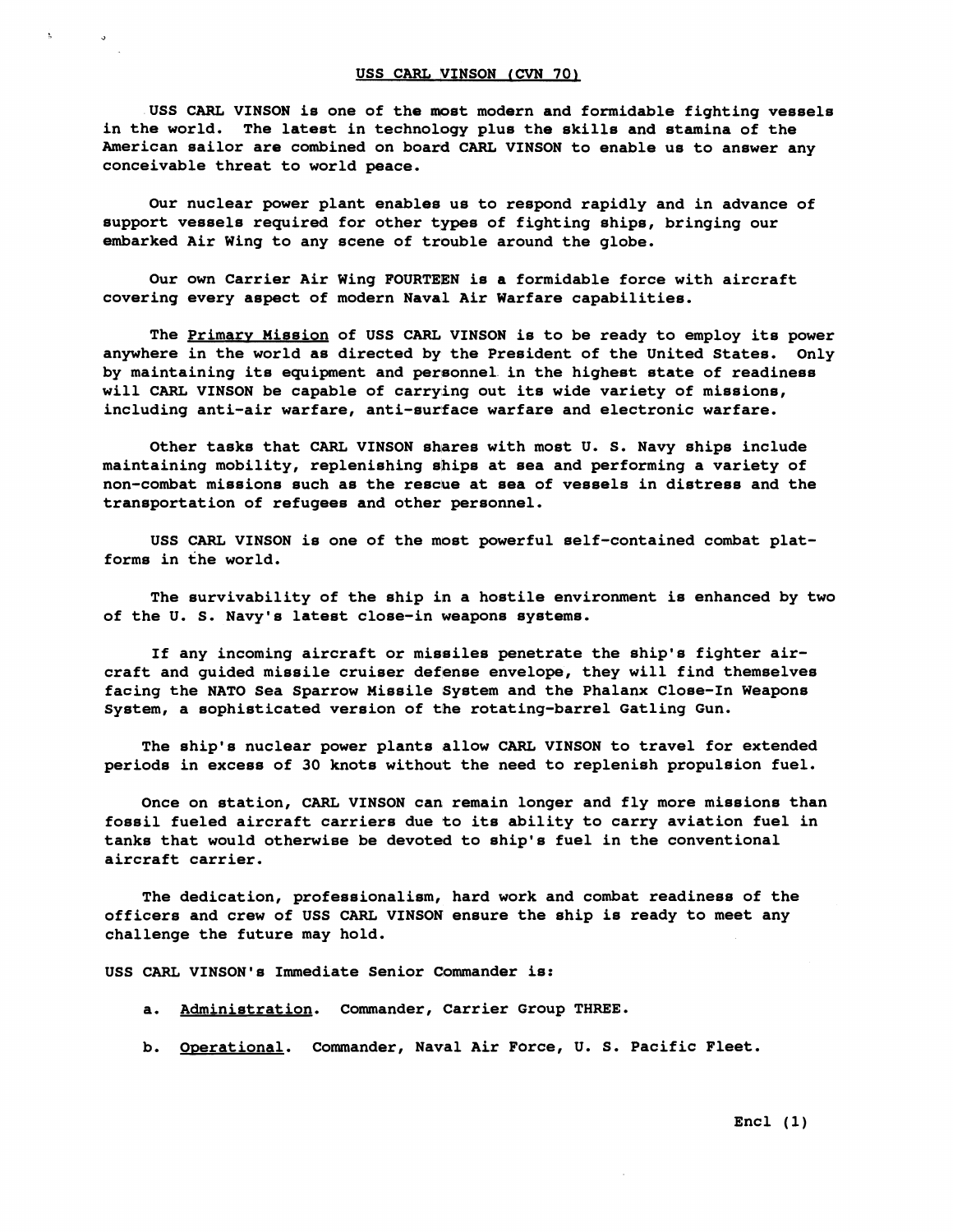## **HISTORICAL NARRATIVE**

 $\mathcal{L}$ 

**USS CARL VINSON started 1991 in Dry Dock 6 Puget Sound Naval Shipyard as part of its two year complex overhaul.** 

**Quarterly Progress review conferencee were conducted by Puget Sound Naval**  Shipyard for CARL VINSON and Commander, Naval Air Force, U. S. Pacific Fleet **in March and August.** 

**Command inspection was conducted by Commander Naval Air Force, U. S. Pacific Fleet on 23** - **24 September. No major deficiencies were found.** 

**Successful undocking of CARL VINSON from Dry Dock 6 was completed on 15 November. CARL VINSON proceeded to Pier 3, Puget Sound Naval Shipyard to continue it's complex overhaul.** 

**Captain Doyle J. Borchers I1 served as Commanding Officer, USS CARL VINSON. Captain Gregory C. Brown served as Executive Officer.**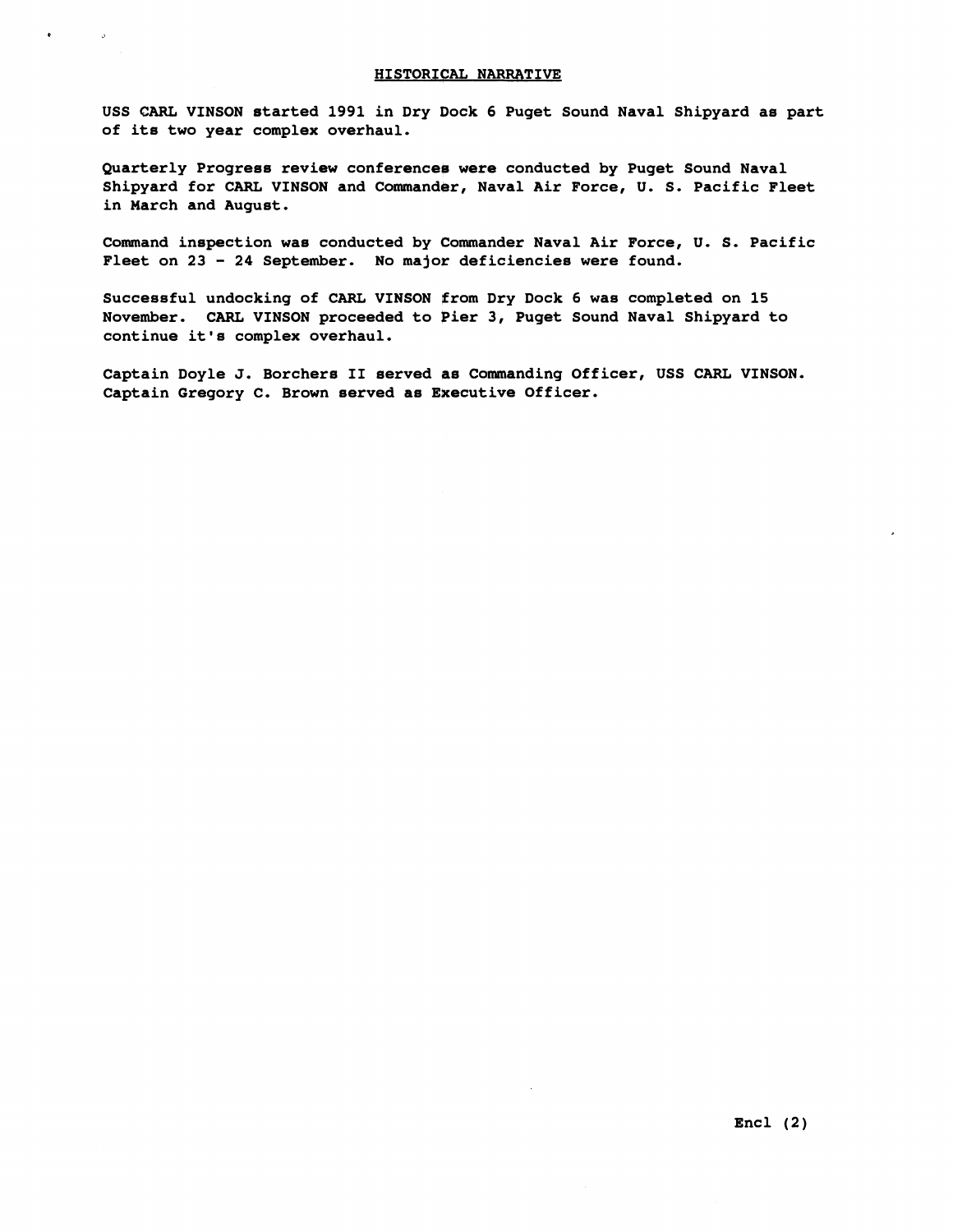# **<sup>3</sup>**- **14: NAVRES ACDUTRA (OLATHE, KS) February 1991 <sup>9</sup>**: **CVN 70 Dental screening day for dependent children <sup>10</sup>**- **22: NAVRES ACDUTRA (OLATHE, RS) <sup>11</sup>**- **13: CNAP 3M Assist visit 23: CVN 70/Kinaton, WA Famiby Day 25: VADM Heckman (NAVSEASYSCOM) on board for ship visit March 1991**

| 4:       | CNAP ADP security review                                          |
|----------|-------------------------------------------------------------------|
| $4 - 8:$ | CNAP afloat Supply Management Assist Team (ASMAT)                 |
| 8:       | C3F, VADM Dorsey, on board for ship visit                         |
| 9:       | CVN 70 Wardroom dining out. Guest speaker - RADM Marsh.           |
| 13:      | CVN 70 birthday                                                   |
| 23:      | CVN 70 Children's Easter party (Jackson Park)                     |
| 27:      | CNAP, VADM Kohn on board/QPR COH conference/dinner. CNAP Force    |
|          | Master Chief on board to address CVN 70 CPOs                      |
| 26:      | Asst. SECNAV for Manpower and Reserve Affairs, Ms. Pope, on board |
|          | for Gaffey/K&K/BEQ tour.                                          |

# **April 1991**

 $\Delta$ 

January 1991

| з.  | Washington State Governor Hon. Booth Gardner on board for ship<br>visit                    |
|-----|--------------------------------------------------------------------------------------------|
| 18: | RADM McGinley (CINCPACFLT N-4) on board ship visit<br>14 - 26: NAVRES ACDUTRA (OLATHE, KS) |

# **May 1991**

| 18: | Bremerton, WA Armed Forces Day Parade |
|-----|---------------------------------------|
| 24: | Career Day, Bremerton Middle School   |

# **June 1991**

| 7:        | Third annual run/walk for cancer, Whidbey Island, WA |
|-----------|------------------------------------------------------|
| $9 - 21:$ | NAVRES ACDUTRA (OLATHE, KS)                          |
| 15:       | Poulsbo Day/Feast on the Fiord                       |
| 28:       | CVN 70 DC Olympics                                   |
| $3 - 7:$  | Supply Management Inspection (SMI)                   |

# **July 1991**

| $3 - 6:$<br>$14 - 26:$ | Kingston, WA July Seafest<br><b>NAVRES ACDUTRA</b>                               |
|------------------------|----------------------------------------------------------------------------------|
| 16:                    | RADM Miller (Commander, Naval Supply Systems Command) on board for<br>ship visit |
| 20:                    | CVN 70 summer picnic on SUBASE, Bangor                                           |
| 27:                    | Hospice Run, Silverdale, WA                                                      |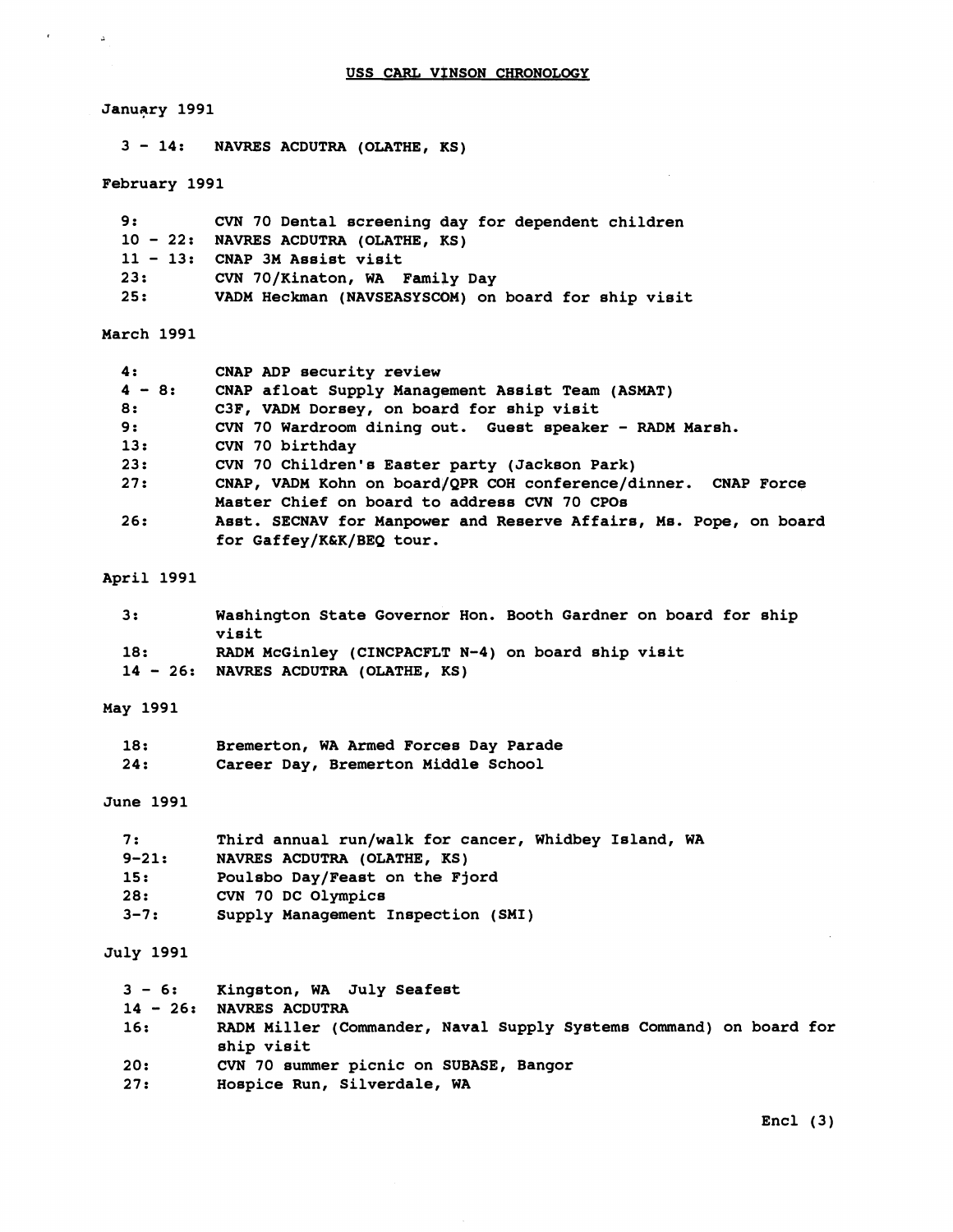# August 1991

 $\frac{1}{\sqrt{2}}$ 

 $\sim 3\%$ 

**8:** - **Waehington State Congresgman Rod Chandler on board for ship visit**  11 - 23: NAVRES ACDUTRA (Minneapolis, MN)<br>23: CNAP, VADM Kohn on board/QPR-50 **23. CNAP, VADM Kohn on board/QPR-50 percent COH review conference** 

# **September 1991**

| 12:        | VADM Malley (P-NAVSEA) on board for ship visit                 |
|------------|----------------------------------------------------------------|
| 13:        | ADM Demars (NAVSEA O8, Naval Reactors) on board for ship visit |
| 14:        | PSNSY Family Day - CVN 70 Tours                                |
| $9 - 11:$  | CNAP ADP Security Inspection                                   |
| $23 - 24:$ | Command Inspection                                             |

# **November 1991**

| $5 - 8:$ |  | CVW 14 Ship Visit |                                              |  |  |  |
|----------|--|-------------------|----------------------------------------------|--|--|--|
| 15:      |  |                   | CVN 70 Undock from Drydock 6, PSNS to Pier 3 |  |  |  |

# **December 1991**

| $9 - 13:$ | CNAP 3M Assist Visit                               |
|-----------|----------------------------------------------------|
| 14:       | CVN 70 Children's Christmas Party                  |
| 12:       | CVN 70 All Hands Christmas Party - Kitsap Pavilion |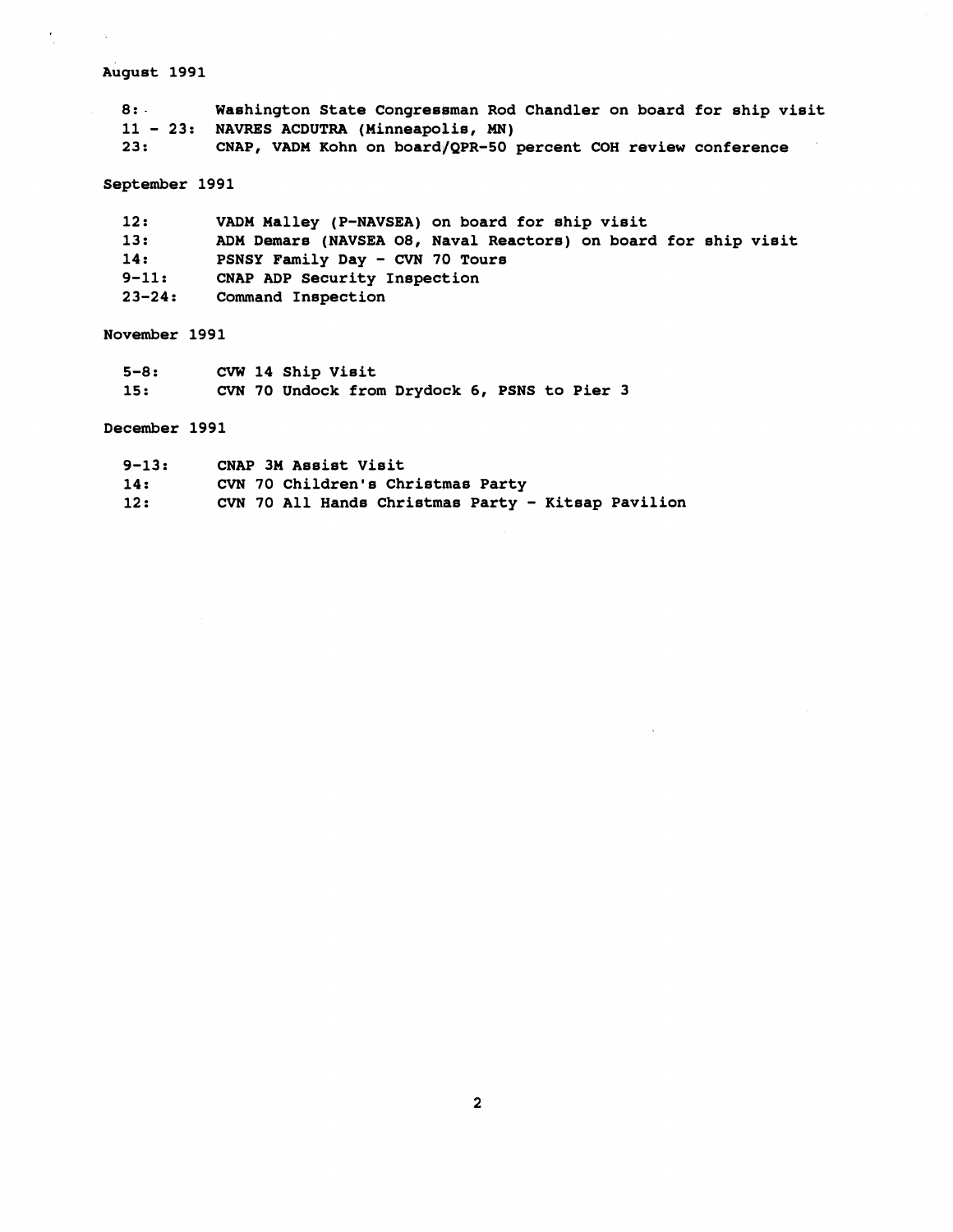#### 1991 SIGNIFICANT DEPARTMENT ACHIEVEMENTS

# AIR DEPARTMENT

**The primary objective of the Aic Department during CY 91 was to safely**  ensure the quality overhaul of all equipment associated with flight operations **and crew berthing facilities. Over \$0 percent of the 2,392 keyops and 68,684 manhours of maintenance and space rehabilitation work were completed by departmental personnel. Continuing work on twenty-two shipalts supporting upgrades to catapult and arresting gear, Ilarts, fresnel lens, ICCS, JP-5, flight deck, island and primary flight control systems was also accomplished. The Air Department adopted the City of Poulsbo, Washington and supported their community by participating in charity, recreation and service events which**  included: Yacht Club Log Race, two blood drives, "Viking Fest", "Feast on the Fjord", "October Fest", Rotary Club Car Rally, major repairs to an elementary **school playground and installation of Christmas holiday decorations at a shopping center. Numerous men also gonated their talent to local community fire and police departments. 72 department personnel were advanced to the next higher paygrades and 24 eailore received individual awards recognizing sustained superior performance of thgir duties in the form of Navy Commendation and Navy Achievement Metlala. The Air Department produced the**  West Coast "AB" of the Year, ABE1 **3 2008**, who received recognition at the annual Aviation Boatswain symposium held in Jacksonville, Florida. Also **the Crash** & **Salvage team was selected second runner up for the Odgen award, an award presented for excellence in fire fighting, crash and salvage.** 

## **AIMD Department**

**The year 1991 was a challenging one for the men of the Aircraft Intermediate Maintenance Department. While garnering a second consecutive AIMD Black "E", the Department faced a different environment from which accustomed in the form of Complex Overhaul (COH) "90". The COH mission was to completely reconfigure AIMD to provide 100% FMC support to Air Wing Fourteen's new mix of tactical aircraft F-14D, F/A-18 blk 14, S-3B, A-6E SWIP, E-2C, SH-60F, and HH-60. To effect this evolution, AIMD structure was reconfigured as well:** 

## IM1 Division

Remained in traditional structure, with additional emphasis placed on **Manpower/Training to support new deckload. Manpower Document 1000/2 reorganized to reflect correct DNEC for 237 Ship's Company billets. Ensured 204 SEAOPDET billet transitions through close liaison with shore stations. Ensured correct pipeline training for prospective gains.** 

# **Production Division**

**1. Production Control: Managed 23 ship Alterations consisting of 414 Keyops to support new Air Mix.**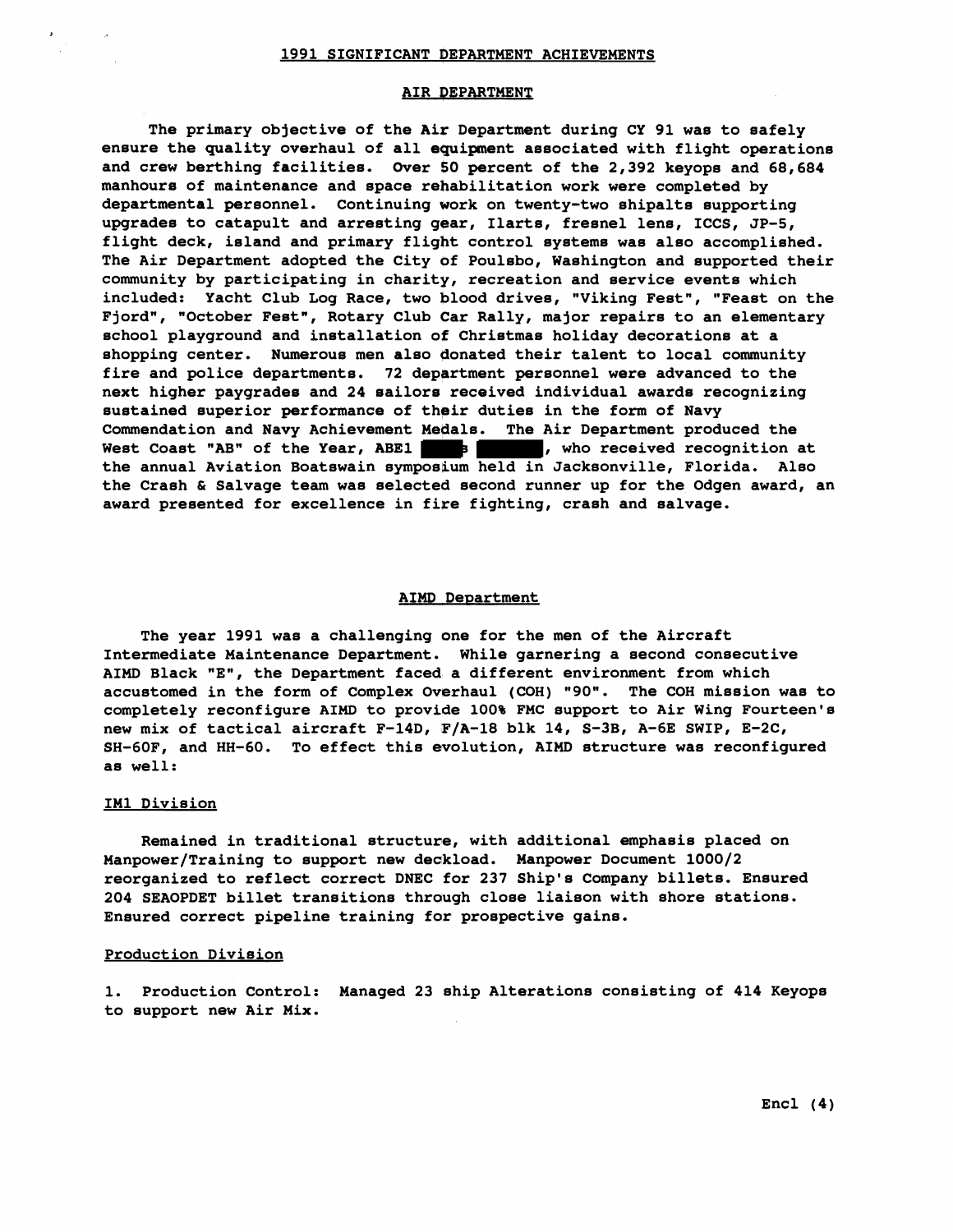**a. Ships Force Overhaul Maintenance (SFOMS): Responsible for the complete rehabilitation (stripping, priming, painting** , **tiling and lagging) of 238 AIMD/CVW-14 spaces, involving 1,850 Keyops and 16,000 Man-days of labor. Completed this rigorous tasking 6 months ahead of schedule on 17 December 1991.** 

**b. Bench Installation Team: Reworked 330 General Purpose test benches; involved complete strip down, priming, painting, rewiring, check, test and Benelux work surface replacement. AIMD self-help program saved \$365,000.** 

#### **IM4 Division**

**Provided all Ground and Air Transportation Support for USS CARL VINSON, as well as assuming NALCOPACREP for the Pacific Northwest.** 

**1. Air Transportation: Satisfied conveyance requirements for training,**  meetings, conferences and rest/relaxation weekend flights for all tenant **activities in the Puget Sound Area.** 

**Statistical Data:** 

| Total number flights requested:    | 769  |
|------------------------------------|------|
| Total flights flown:               | 584  |
| Satisfied requests:                | 76%  |
| Total number passengers requested: | 9339 |
| Total number passengers flown:     | 8965 |
| Satisfied requests:                | 96%  |
| Average number flights requested:  | 48   |
| Average number passengers:         | 360  |

**2. Ground Transportation: Obtained 27 vehicles ranging from buses to 5-ton trucks from PSNS motor pool; utilized for transport of supplies and Distinguished Visitors; also provided transport of crew from ship to CARL VINSON Annex and parking areas outside shipyard. Logged 275,000 vehicle miles. Managed 625 on-base, 165 off-base parking spots, enforced parking regulations.** 

## **IM5 Division (Alameda Detachment)**

**Mission: Prepare AIMD for new deckload through the procurement of**  peculiar support equipment and the rework/overhaul/calibration of common **support equipment. Overhaul effort saved \$523,000. Maintained close liaison with COMNAVAIRPAC, CVW-14, and Aviation Support Activities performing SE overhaul and preparation for the new air mix. Storage at Alameda saved 1.06 million (vs CNAL w/contractor).** 

- **1. IMRL: Managed 10,200 Line Items.**
- 2. Support Equipment: Reworked 352 Items.
- **3. Calibration Laboratory: Rqpaired/reworked/calibrated all METRL equipment.**
- **4. Technical Publication Library: Managed change/revisions in over 21,000 separate publications.**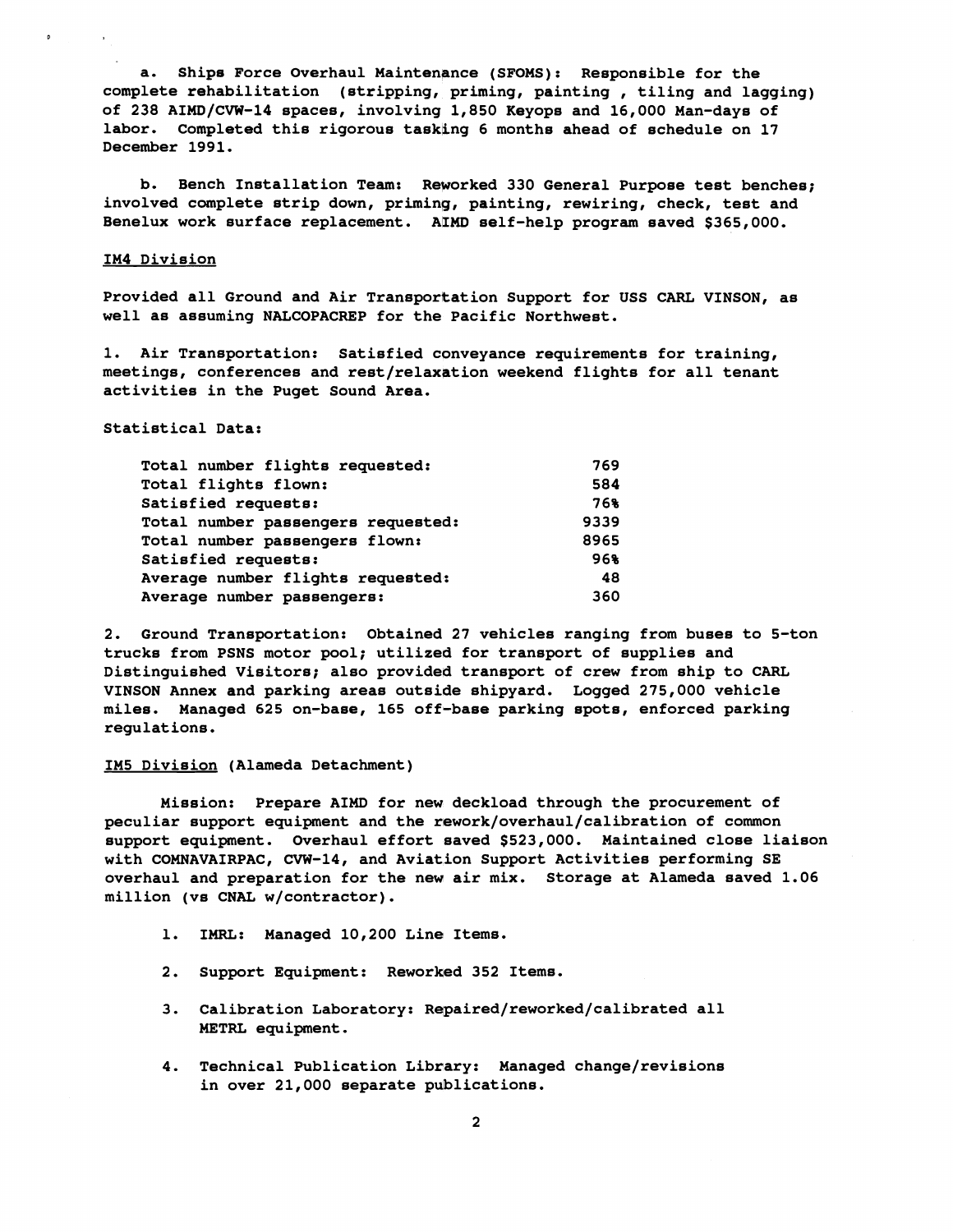# **Community Support**

**P** 

**1. Adopt-A-Highway: AIMD's adoption of a 1.77 mile section of Washington State Highway 3 strengthens the bond between the citizens of Kitsap County and**  the Navy. Every day over 50,000 vehicles pass the permanent "Adopt-A-Highway **Litter Control/USS CARL VINSON AIMD" signs placed on both north and southbound shoulders of this heavily used four-lane highway.** 

**2. Bremerton Middle School: AIMD initiated contact with the school, and an accord was signed in joint agreement, and served to benefit the students through positive role model/leadership provided by CARL VINSON sailors in the tutelage of classes such as math, English, CPR and recycling. In turn, the Navy as well as the individual sailor receives positive image in the community, the satisfaction of a job well done.** 

## **Summary**

**The excellence Demonstrated through WESTPAC 90 continued through COH 90, with quality performance inspired by quality management. With an abundance of senior enlisted leadership assigned (26 E-7 and above), AIMD provided quality Chiefs to TAD assignments throughout CARL VINSON. Although the scope of our mission changed, AIMD personnel were instrumental in maintaining our standard as "The Best Ship in the Pacific Fleet".** 

#### **CHAPLAIN DEPARTMENT**

**During the calendar year of 1998, the Chaplain Department had its home base operations on the Ex-USNS HUGH J. GAFFEY with additional coverage on the carrier itself through an aggressive deck plate ministry, workspace visitation and scheduled appointment times for the convenience of the crew. Given the overall nature of a complex overhaul, with all its hardships as well as the stresses and pressures of completion deadlines, the Chaplain Department played an increasingly important role to the crew and families of the Gold Eagle. In addition to the regular services offgred by the chaplains, which include religious, spiritual, pastoral and educational opportunities, personal and crisis counseling was on the upswing. The total number of cases handled by the chaplains exceeded well over 1000. The handling and processing of American Red Cross Messages also continued during the overhaul period, totaling over 393 cases. Of this number, 91 cases received assistance from Navy Relief to assist members in taking emergency leave.** 

**It was necessary to generate additional programs for the crew, not only to provide an alternative to the shipyard atmosphere but also to give them**  ongoing opportunities to enhance their personal growth and development. The **Personal Growth Workshop is a one day seminar, held at Keyport Underseas Warfare Engineering Station Conference Center Keypart, WA on a monthly basis, in which an average of 12-15 sailors participate each month. The focal points of the day include the examination of personality types, stress management, and financial planning. The Pacific Beach Weekend Getaway at Pacific Beach, WA is a three day seminar, conducted bimonthly at the Pacific Northwest Fleet Recreation and Education Support Center. It is a combination of recreational, spiritual, and motivational activitigs which assist in renewing spirits, alleviating frustration, and encouraging positive attitudes in dealing**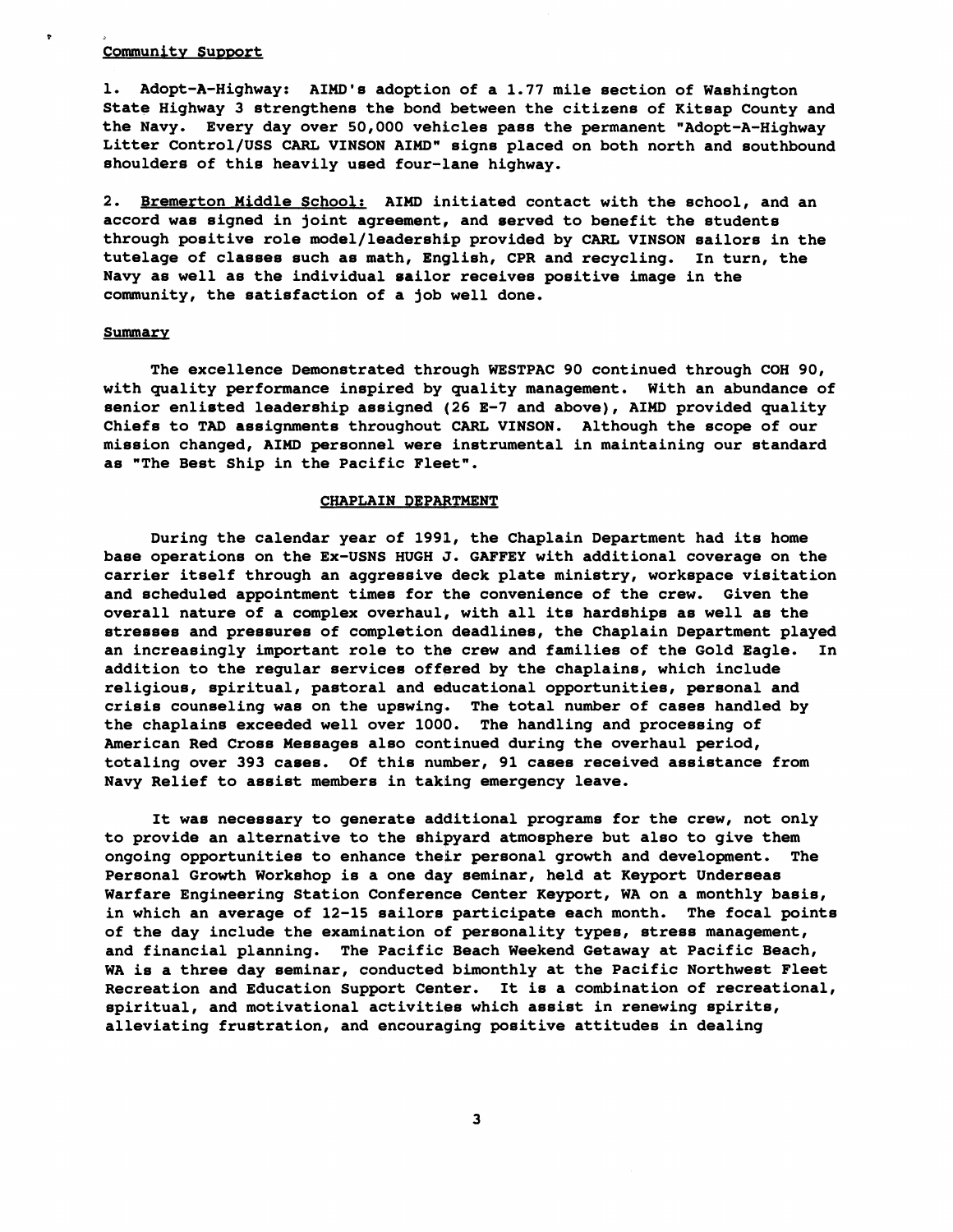**with everyday life situations, whether at work or on personal time. A total of 18 sailors attend any one weekend walking away with high recommendations to**  fellow shipmates. Periodically, sailors have volunteered their talent and **services in projects designed to enhgnce community relations. Among them are the renovation of the Admiral Theatee in Bremerton, WA, Dyes Inlet Waterfront**  Cleanup, and tutoring at the Bremerton Middle School.

#### **COMPLEX OVERHAUL DEPARTMENT**

**Complex Overhaul (COH) department was established on 23 September 1990. It consisted of 14 officers, 13 Chief Petty Officers, and 200 E-6 and below. The COH Department is responsible for overseeing all non-nuclear**  repair/upgrade work performed by both ship's company and the shipyard. The **ship began its overhaul on 26 September 1990, entered drydock six on 29 September 1990, and undocked and moved to pier three on 15 November 1992.** 

**The department is divided into Firewatch, Rehab, and Ship's Force Work Package (SFWP) Divisions. Firewatch is responsible to ensure that industrial welding does not cause any fires. By 31 December 1991, Firewatch had stood 777,600 manhours of firewatch without an industrial related fire. Rehab was**  responsible for the refurbishing/updating of 37 compartments which included **1,645 racks, the installation of stainless steel sinks in 48 heads, and the cleaning of 437 non-nuclear vents on board. SFWP is responsible for overseeing all the ship's self-help projects. There are a total of 3,176 jobs in the SFWP package. By 31 December 1991, 1,577 jobs were completed.** 

**Complex overhaul includes 46 K-GHIPALTS and 95 D-SHIPALTS, which include major upgrades to the ship's combat pystems, reactor ventilation, communications suite, and aircraft avionics and handling facilities. Total cost of the project is estimated at 680 million dollars. COH serves as the interface between the ship and the shipyard. COH provides space access, tagout assistance and help with work permits.** 

# **COMMUNICATIONS DEPARTMENT**

1991 was a year marked by TAD assignments, training and major progress on **a number of Communication SHIPALTS. TAD assignments included support for**  Operation Desert Storm, with Radiomen on board USS MISSOURI/MERCY and ashore **with COMCARGRU THREE Staff, personnpl augment to the USS ABRAHAM**  LINCOLN/PLEDGE as well as numerous assignments to other vessels for underway **training. In all over 800 man days were spent TAD underway. Along with the TAD assignments, 43 RM/SM1s attended formal school.** 

#### **SHI PALTS**

*8* 

**Work continued throughout the year on the COH communication upgrade. In**  addition to the planned shipalts, three additional shipalts were added to the package as new work. Some of the key alterations and events follow:

- **Installation of the Single Audio System (SAS): Shipalt significantly improves our tactical voice capabilities.** 

- **Removal of KY-8 crypto: All KY-8 equipment and racks were removed.**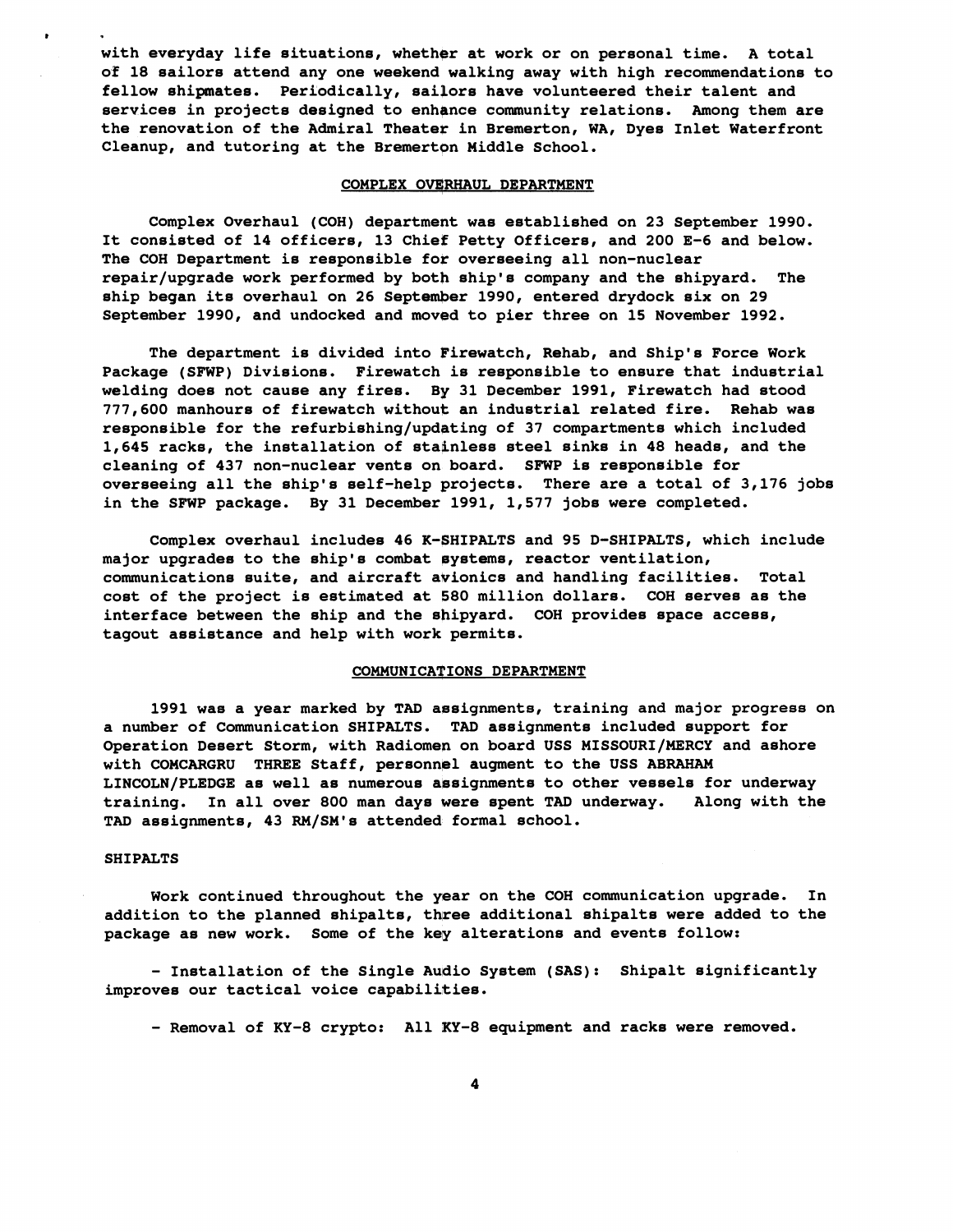- **Installation of KY-58: All of the crypto installations were relocated to main communications vice switch board room to improve security and provide ease-of operation. This modification to the original installation plan was requested by Ship's Force.** 

- **Installation of Advanced Narrow Band Digital Voice Terminal: Thie shipalt provides VINSON with the latest technology in secure voice communications** .

- **Installation of Navy Standard Teletype: Through a major coordination effort by Communications personnel, this shipalt was fielded well ahead of**  schedule. The shipalt replaces model 28 TTY equipment, provides new black **patch panele and state of art LF/HF receivers.** 

- **OA-9243 Electric Antenna Tilt Mechanism: Tilt units were obtained from CNAP Ready Resource warehouse at no cost to CVN70. 360K in optar funds were saved.** 

- **Installation of 18' Antenna: Replaced a trussed whip antenna that was a high fail item. An estimated 23K was saved during installation and over lOOk on maintenance over the next three years.** 

- **CU-2113 Diplexer installation: Loss of antennae 1-3A and 1-3B led to a Alteration request to install a diplexer unit in the output of SRA-34 multicoupler to the Fan Wire. Alteration has been approved and was implemented as a class wide ShipAlt. Additionally, 56 HF and UHF antennae were taken down, transported to Combat System Overhaul Facility and completely re-worked. Simultaneously, numerous upgrades to shipboard antenna systems were performed including the installation of new elsctric tilt mechanisms, replacement of trussed whip antennas with fiberglasp whips and procurement of new UHF antennae.** 

# **INSPECTIONS**

**Two inspections were held during 199d. A no notice CMS inspection was conducted by COMCARGRU THREE (ISIC) and a 3M assist visit was conducted by**  COMNAVAIRPAC in December. Both inspections received a grade of Satisfactory.

#### **OPERATIONS**

**Communications Guard remained shifted to NTCC BREMERTON for the entire year. The Message distribution and proceesing center set up on the Ex-USNS HUGH J.**  GAFFEY provided send and receive message handling for the ship. Message **volume averaged over 10,000 per month.** 

#### **DECK DEPARTMENT HISTORY**

**Deck Department commenced 1991 in the midst of complex overhaul and organized in one division. Primary repairs for the department during the overhaul included complete sandblasting and preservation of all exterior spaces, the ship's fo'c'sle, and the ship's sides. The anchors and chains, underway replenishment winches, and sliding padeyes were also overhauled. Additionally, the mooring lines were spliced and replaced, and the ship's two 26 foot motor whale boats were refurbished. The spray paint team was**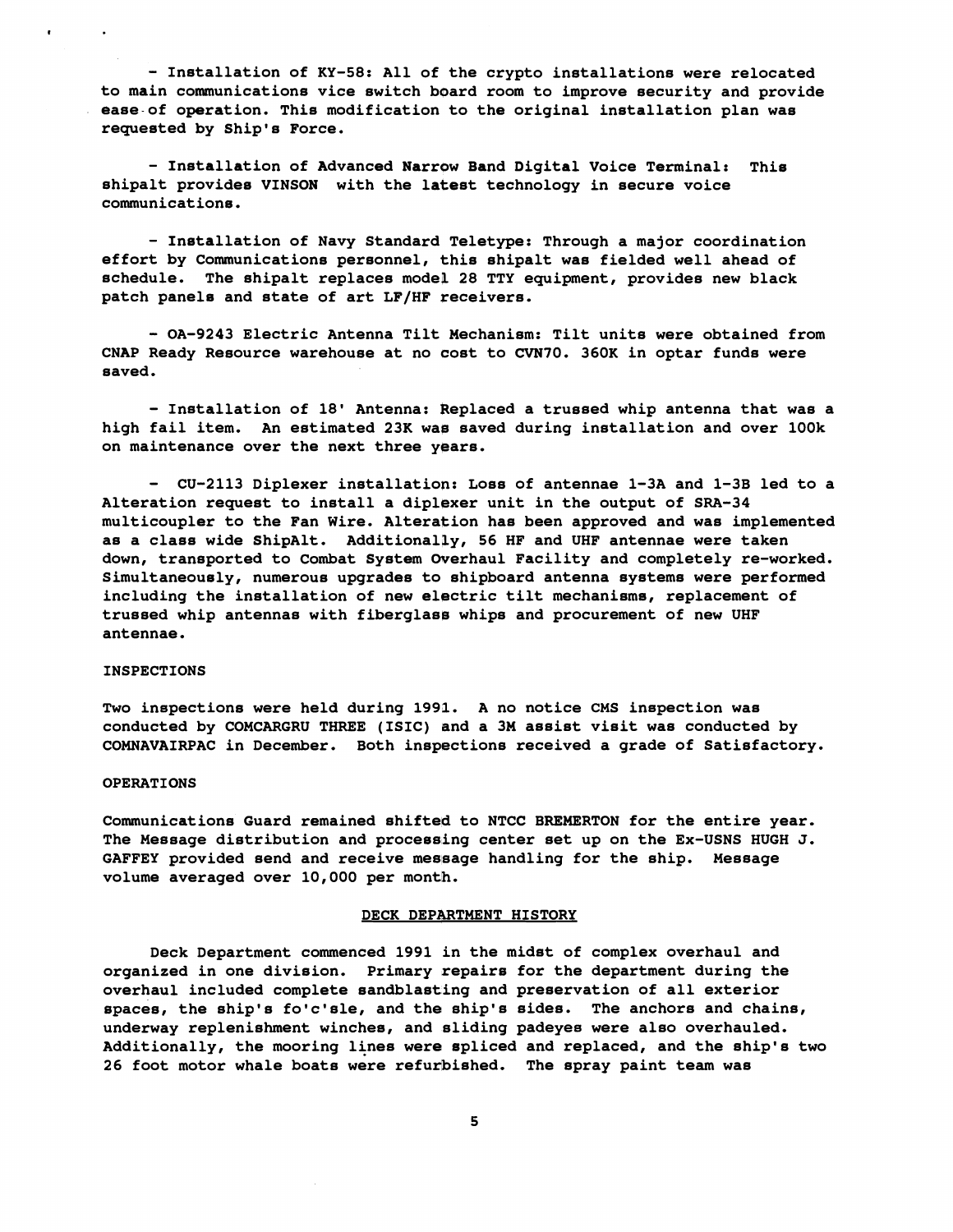**activated early in the year and provided a valuable service to other departments by painting over 250 spaces. Another needed service was provided by the ship's sail loft which made many decorative items for various departmente. Deck Department, in conjuction with Operations Department, adopted the town of Kingston, WA and contributed time and personnel to many community projects and clean-up effotts. Highlights for the year included: the onload of the ship's anchors and anchor chains, the successful drydock flooding and subsequent undocking and mooring evolutions, and proudly representing the ship with the Captain's Gig in several events such as the Seattle Yacht Club Opening Day Ceremonies, Seattle Seafair, and the Bremerton Yacht Club Special People's Parade.** 

#### **DENTAL DEPARTMENT**

**The Dental Department's goals for 1991 were to provide quality dental**  care to the crew, maintain high operational dental readiness, upgrade the **condition of our work spaces, and excel in the performance of our collateral duties. On all accounts these goals were met1 Significant events and achievements include:** 

## **Personnel**

- **Between July and August, the prosthodontist (department head) and two general dentists departed and the department gained a comprehensive dentist (department head), prosthodontist, and a general dentist. With the oral surgery billet still vacant, dental officer manning remained at 80% with only four of five total billets filled.** 

- **Enlisted manning remained at 100% of the Navy Manning Plan with 12 of 13 billets filled and no changes of key personnel. Two dental strikers departed for Dental Technickan A School and two additional strikers joined the department. Three individuals were advanced from Dentalman to Dental Technician Third Class.** 

# **Productivity**

**During CY-91 we rendered the foklowing 54,279 reportable dental procedures for CARL VINSON'S 3000 man crew:** 

| - Examination/Diagnostic Procedures                    | 13,697 |
|--------------------------------------------------------|--------|
| - Preventative Dentistry Services (Cleanings)          | 14,202 |
| - Restorative (Fillings)                               | 6,446  |
| - Endodontic (Root Canals)                             | 226    |
| - Periodontic (Treatment of the Gums)                  | 7,709  |
| - Removable Prosthetic (Complete and Partial Dentures) | -59    |
| - Fixed Prosthetic (Crowns and Bridges)                | 171    |
| - Oral Surgery (Tooth removal)                         | 328    |
| - Orthodontics (Moving teeth)                          | 14     |
| - Adjunctive Services (Miscellaneous)                  | 10,667 |
| - Laboratory Services (Fabrication of Appliances)      | 760    |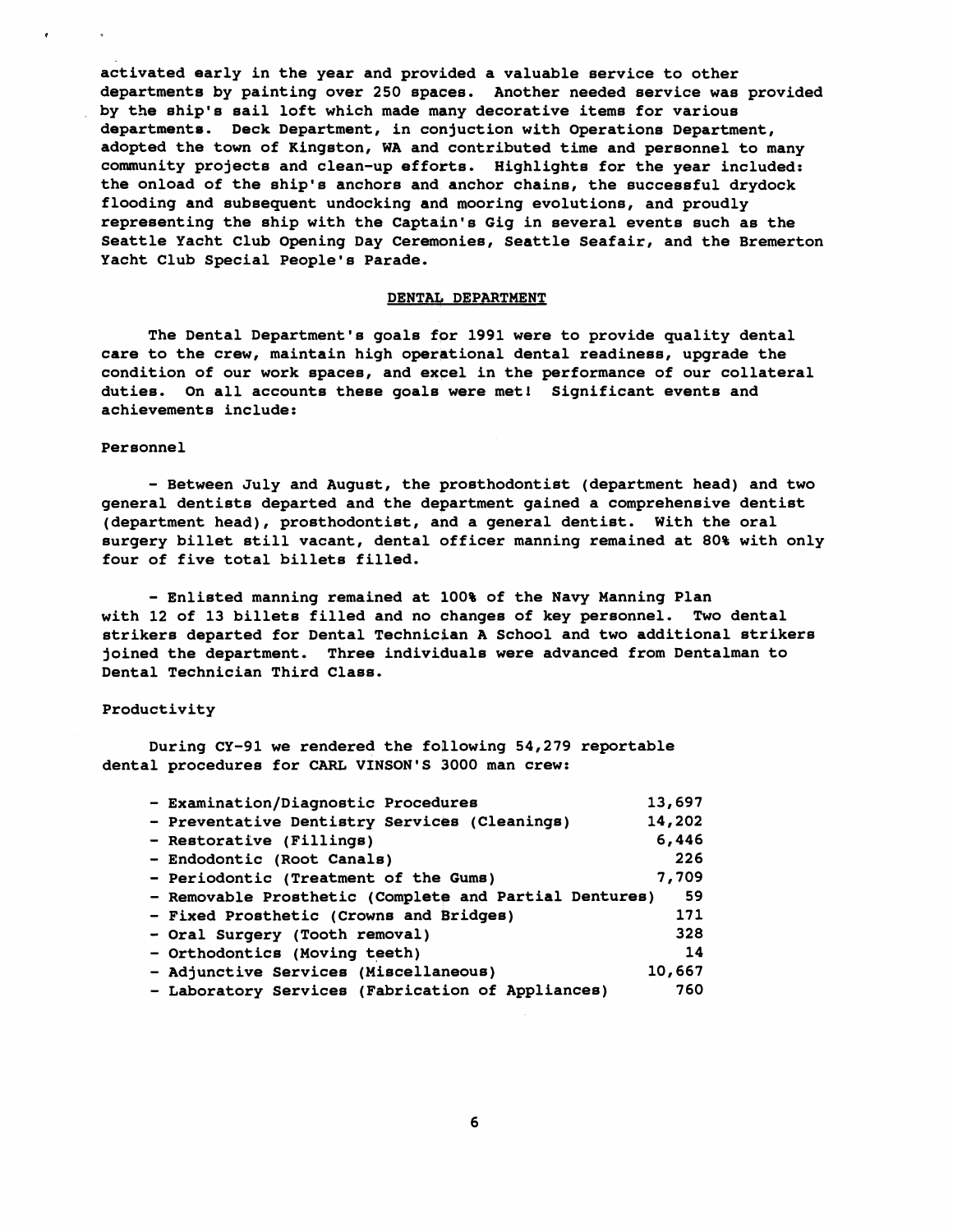#### **Operational Dental Readiness**

- **A new computerized dental recall and records management system was created and implemented. Despite a widely dispersed crew and Complex Overhaul activities, operational dental readiness was maintained above 90%, highest of any aircraft carrier.** 

# **Material/Facilit ies**

- We continued to use three dental treatment rooms and the prosthodontics **laboratory at the Puget Sound Naval \$hipyard Branch Dental Clinic. The Ex-USNS HUGH J. GAFFEY provided two additional dental treatment rooms and administrative spaces.** 

- In CARL VINSON, new seamless tile was placed in all seven patient **treatment rooms. The main passageway, records room, and patient waiting room were also retiled. Stainless steel counters were installed in the new administration office. A deep sink was moved from the central sterilization room to the radiograph darkroom and a new cofferdam was placed around the water heater.** 

- **A new computerized supply system was implemented that incorporated the new Authorized Dental Allowance Lists from the Naval Logistics Command. This new program provided for better inventory control and more efficient ordering procedures.** 

**Collateral Duties** 

- **The Dental Department was assigned numerous collateral duties in support of ship operations and to improve the quality of life. These included** :

- **Cruise Book and Complex Overhaul Book Coordinator.**
- **Director, Command's Tobacco Cessation Program**
- **Director, Command's Basic Life Support (BLS) Training**
- **Director of a community service project that provided BLS instruction to over 1300 Bremerton Middle School students, faculty, and staff.**
- **Facilitator, Administration for Drug** & **Alcohol Managers/Supervisors (ADAMS) Course.**
- **Treasurer, First Class Petty Officer's Association.**

## **ENGINEERING DEPARTMENT**

**1991 marks a significant time for the Engineering Department because Total Quality Leadership initiatives were first introduced. The initial implementation efforts were completed and have been conducted down to the chief petty officer level in all divisions and to the E4 to E6 level in some divisions. As a result the Department has identified its mission and four primary objectives areas as follows:** 

**MISSION: Continually identify, analyze, improve, and strengthen the individual processes of our operations for our ship and shipmates to be "The Best in the Pacific Fleet".**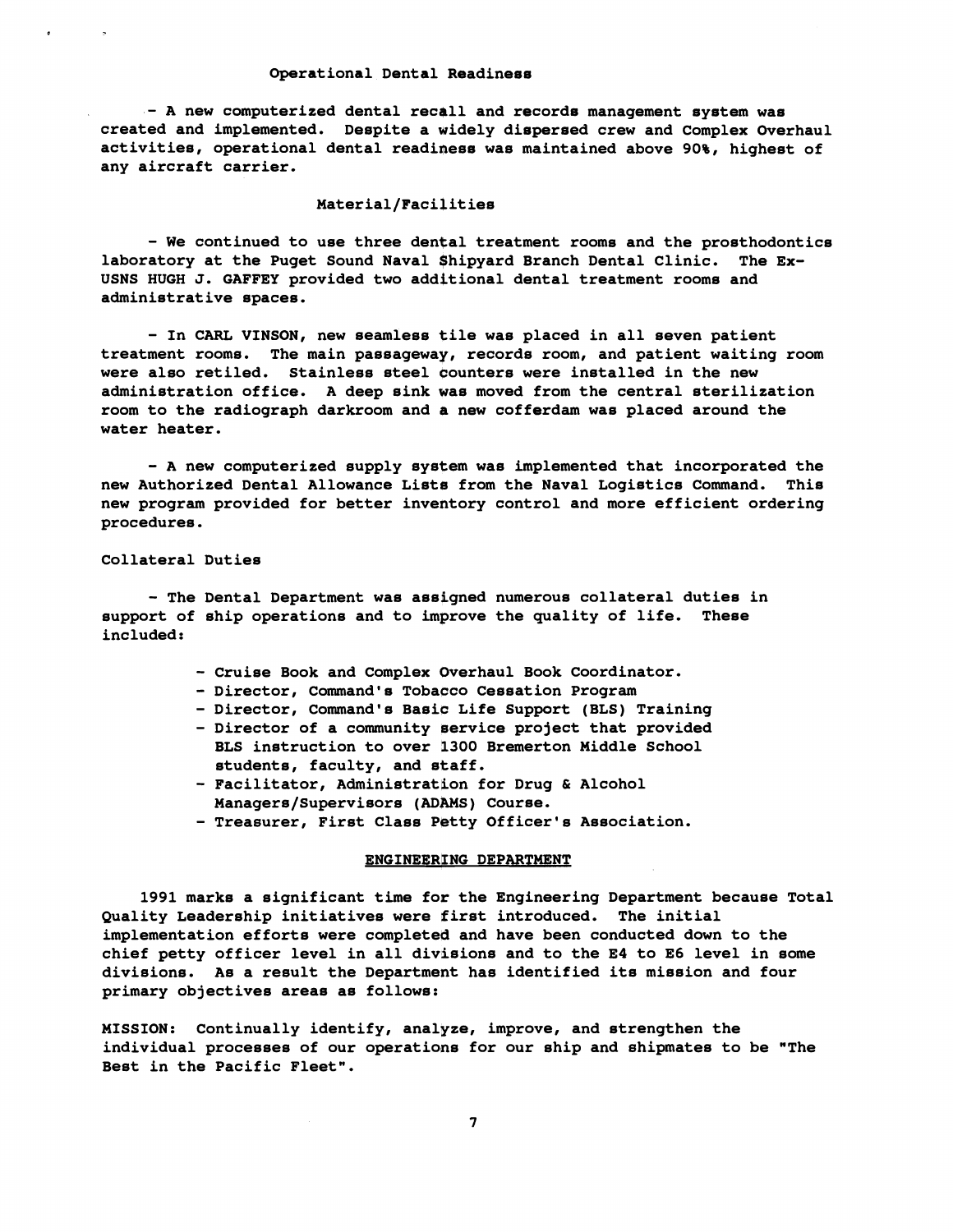**GOALS: Implement a Total Quality Leadership process based on the highest obtainable standards through a contibuous quality process improvement.** 

**OBJECTIVES: Continually provide quabity customer satisfaction through Total Quality Leadership techniques by constantly improving** -

**1. Equipment/systems** - **readiness with conformance to specifications.** 

**2. Training** - **by providing the highest quality training for increased PQS and watchstanding.** 

**3. Safety** - **by accomplishing our objectives with zero personnel mishaps or equipment casualt ies** .

**4. Personnel support** - **by supporting personnel needs and promoting advancement, recognition and quality of life.** 

**Additionally we have further developed/defined our products and services, our customers and the key indicators by which we will measure our agreed upon continuous improvement. Some of the key accomplishments the past year include** :

- **Exceeded command retention goals.** 

- **Completed a reorganization that brought the old Maintenance Department into Engineering Department.** 

- **Undocked over a month early.** 

- Implemented a comprehensive quality assurance process in advance of a **Type Commander manual. This included over 75 officers/chief petty officers/petty officers gaining qualification as Quality Assurance Supervisors, Quality Assurance Inspectors, and Controlled Material Petty Officer** .

- **Led the effort to totally revitalize and improve the CARL VINSON retention process.** 

- **Initiated an improvement team effort with respect to improving the pay process for Engineering Department personnel.** 

- **Completed a move of the Engineering Log Room from 2-181-1-Q to 3-161-0-4.** 

- **Completed over 250 jobs with 2600 key operations consisting over 9000 mandays of ships force work during CDH 90.** 

- **Updated, revised chapter 20 of the ships SORM.** 

- **Have written over 60 controlled work packages.** 

- **Engineering (E-Division) recaptured the Damage Control Olympics "Crown".**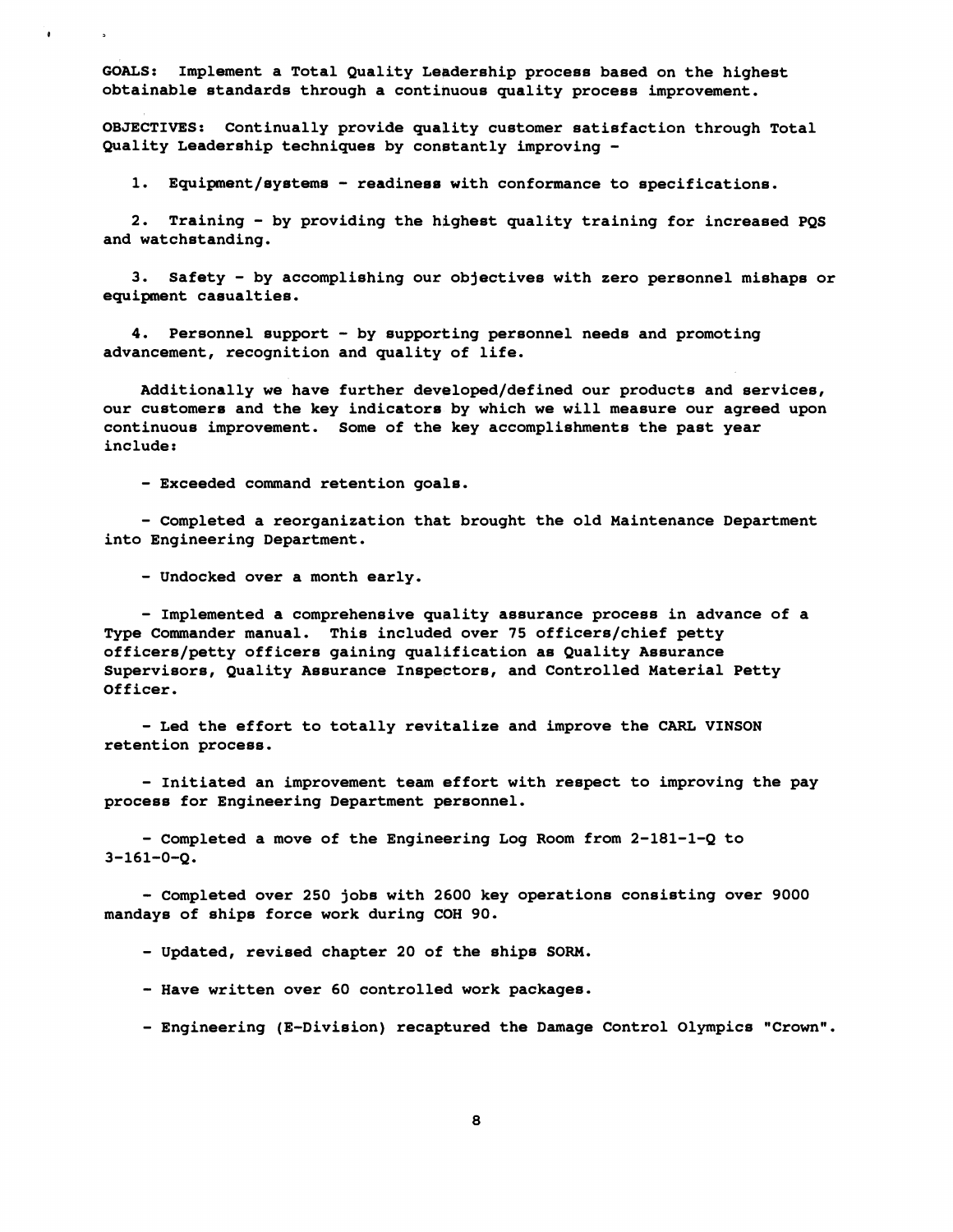# **DIVISION ACCOMPLISHMENTS ARE AS FOLLOWS:**

**A DIVISION** 

- **First carrier at PSNS whose undocking was not delayed by aircraft elevator work.** 

- **Repaired/replaced in excess of 1200 valves in the chill water, potable water, and hotel steam system.** 

- **Completely overhauled both 02N2 low pressure air compressors.** 

- **Completed an additional reactor, engineering reorganization by placing the Catapult Steam Work Center back into Engineering (RM08 to EA08), with 35 spaces and 8 personnel.** 

- **An aggressive QA program has proven invaluable in monitoring shipyard overhaul of 4 aircraft elevators, 13 motor driven fire pumps, 10 vertical package conveyors, 2 anchor windlasses, 2 steering gear systems, 2 rudders, 8**  A/C units, 5 reefer units, and 4 UNREP stations.

- **Major contributor in crew move aboard preps: Refurbished 2 enlisted dining facilities, 3 wardroom galleyb, CO's galley, potable water system, hotel steam services, refrigeration services, laundry service, and 39 hot water heaters.** 

- **Completed the overhaul and repair of over 2400 valves at the valve repair facility.** 

# **ELECTRICAL DIVISION**

- **Overhaul of the Dimension 2000 and rewiring ship's phone system.** 

- **Upgrade the ship's print shop.** 

- **Spearheaded the installation of 7 ATMs.**
- **Overhaul of Captain's Gig, STBD Motor Whaleboat, and Utility Boat.**
- **Each of the ship's sponsons have had complete electrical overhaul.**

- **IC Men worked around the clock during undocking to ensure all interior communications were operable.** 

- **PSNS is currently involved with the complete overhaul of the rewind shop, 6 of 6 400HZ motor generator sets, underwater log, wind indicating system, and finally a complete system overhaul of 1,3, and 5 MC system.** 

- **PSNS installed a new MK 19E Gyro along with a complete groom of this system.** 

9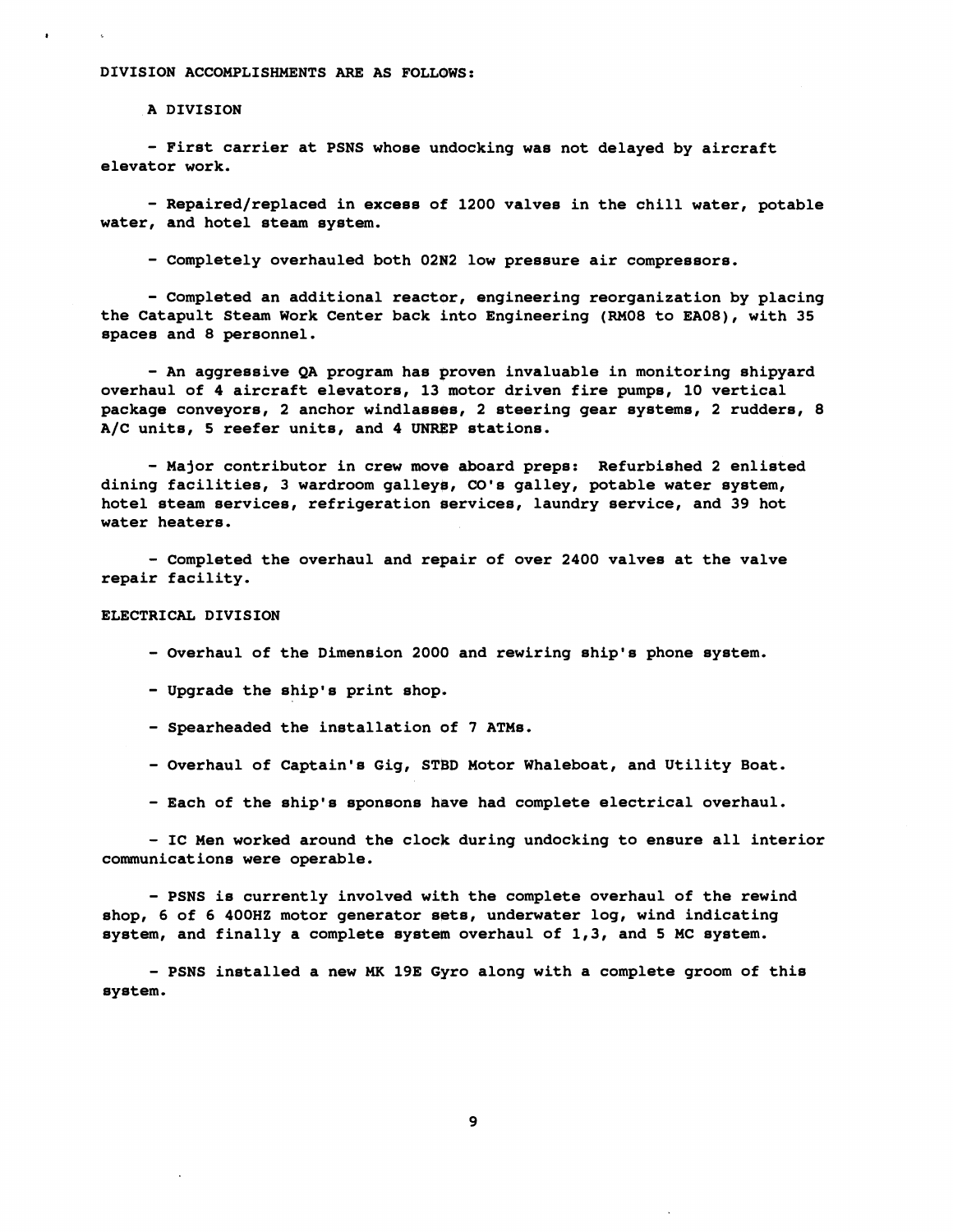### **R1 DIVISION**

- **Completed in-place machining pf shore steam connection for a savings of \$65K in repair funds.** 

- **Completed repairs, testing ang restoration of ship's firemain to support undocking and follow-on equipment testing.** 

- **Completed repairs to reboiler valves and piping to aupport bringing ateam on board.** 

- **Supported an intensive shipyard schedule for the repair and testing of the CHT system with 24 hour acceas to 133 heads.** 

- **Completed installation of CHT wash down cutout valves.** 

- **Completed repairs and alignments of the potable water pumpe.** 

- **Provided a large program to rekey locks to office and work spaces.** 

# **R2 DIVISION**

- **Completed inspection, receipt and testing of DC Voids to aupport undocking.** 

- **Completed overhaul and repairp to HCFF pumps and valvea. Syatem restoration and testing near completion.** 

- **Overhauled and renovated main repair lockers.** 

- **Rejuvenate General DC, DCPO and Emergency Party Training programs.** 

- **Collectively R Division lead the effort ship wide to complete a highly successful undocking early.** 

#### **MAINTENANCE DIVISION**

- **Maintenance Division wae eetablished by the incorporation of Maintenance Department into Engineering Department on 01 Apr 91 with the Maintenance Manager becoming a Principle Aaaiatant to the Engineer. Division Officers including 3M, MSC and 14 OMMS computer terminals were temporarily relocated for the COH from the ship throughout the year.** 

**Significant accompliahmenta include:** 

- **Establish a rigorous training program highlighted by:** 

(1) A 12 hour 3M indoctrination and exam for all new personnel during I **Division training.** 

**(2) Acquiring special convening classes by Trident Training Facility Bangor and Mobile Training Team San Diego which graduated 230 personnel from 3M Admin/Ops (5-500-0025) school.**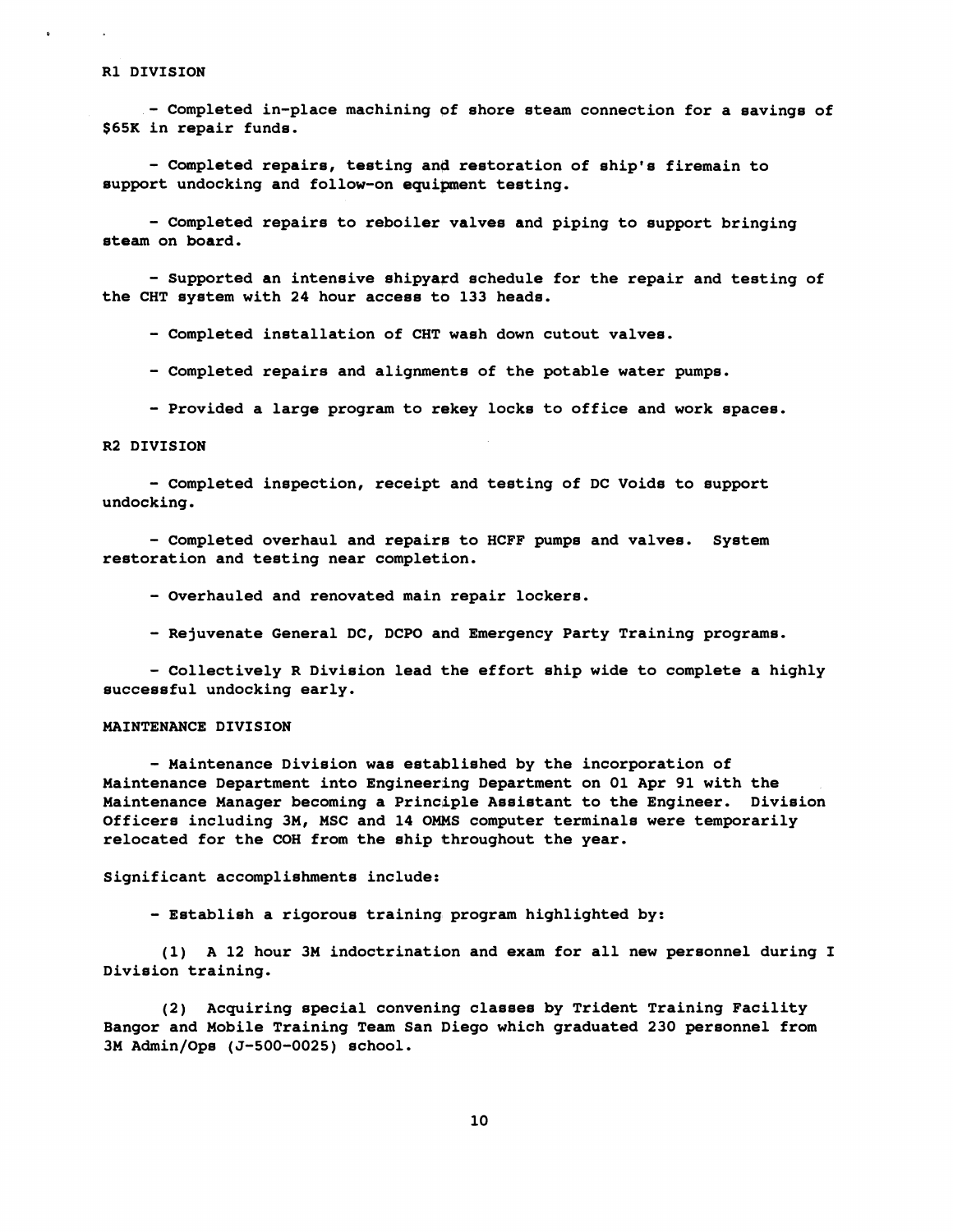**(3) Coordinating quotas and attendance at the COSAL Use and Maintenance (5-500-0042) echo01 at NSC Bremerton for 70 students.** 

- **3M Assist Visits were conducted by COMNAVAIRPAC1e 3M Team 11-15 Feb 92 and 9-13 Dec 91. The firet visit wae conducted and graded as a simulated inspection at the ship's request and reeulted in a passing grade of 80.9%. The second visit provided another thorough administrative audit with spot checks and evaluation of Inactive Equipment Maintenance (IEM). The ship provided many recommendations for improved IEM of equipment secured for long periods of time as would be encountered during a CVN COH or SLEP.** 

- **Planned, assembled, prioritized and progressed continuous IMA availability work packages concurrently with the Complex Overhaul throughout 1991. Facilities utilized included:** 

**(1) Contractor Industrial Services (403 JOBS), coordinated through SUPSHIP Seattle.** 

**(2) SIMA, San Francisco (309 30BS).** 

**(3) Naval Reserve Maintenance Training Facility (NRMTF), Puget Sound (144 JOBS).** 

**(4) USS SAMUEL GOMPERS (AD 37).** 

**(5) Trident Ref it Facility, NSB Bangor.** 

- **Assisted PERA CV with the coordination of the Phased Renovation and Repair Program (PRRP) Work Package performed by CDI Marine, in 30 compartments, primarily mess, laundry and office spaces.** 

- **Researched, developed and submitted 29 Alteration Request proposals in 1991 and tracked 72 active Alteration Requests through various levels of development by outside commands.** 

- **Maintenance Support Center (HSC) coordinated extensively with the Integrated Logistics Overhaul (ILO) Team to provide:** 

**(1) Equipment, Systems and COSAL validations.** 

**(2) Technical manual updates and validations.** 

(3) Validation of proper PMS for all onboard equipment.

- **Department training has evolved in growing circles to become a command model as each aspect is targeted and improved to become the lead in Carl Vinson.** 

**In summary, 1991 has been an energetic year focused on developing and initiating a longer term vision, strategy for the department while accomplishing the objectives of COH 90. The prospect of commencing a continuous improvement process that never ends has met with both subtle resistance and undaunting determination to start. May the journey begin111**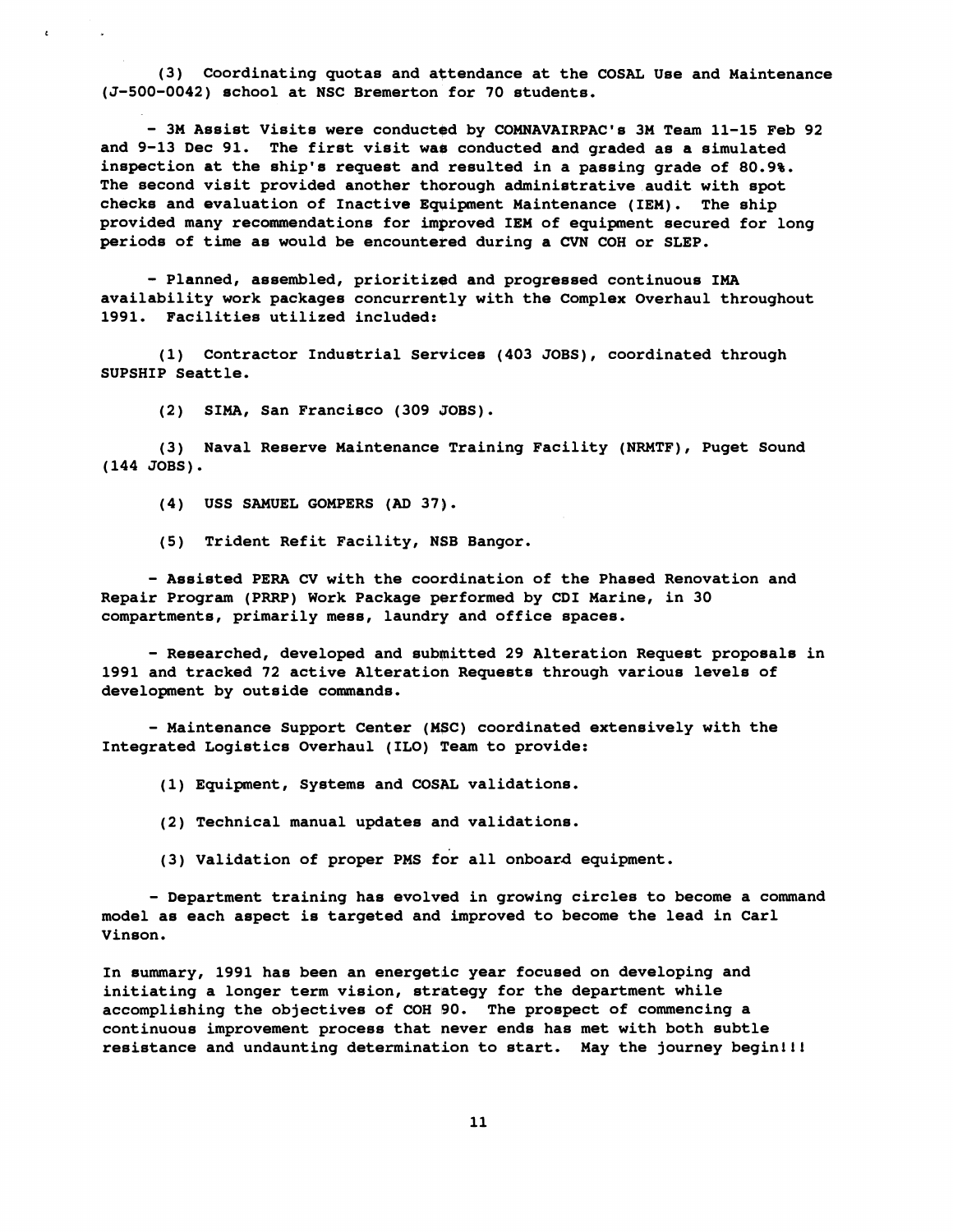#### **OIC. EX-USNS HUGH J. GAFFEY**

**In June 1991 the Gaffey Staff separated from the Navigation Department to become a new separate department with an OIC. The OIC of the Ex-USNS HUGH J. GAFFEY was responsible for maintenance and upkeep of all barges assigned to the CARL VINSON during overhaul at the Puget Sound Naval Shipyard. These bargee provided office and berthing apace for over 2,000 personnel. The Gaffey Staff was manned entirely by TAD personnel and averaged 35 in number during 1991. Barges assigned to the USS CARL VINSON were the Ex-USNS HUGH J.**  GAFFEY, K&K civilian contracted berthing barge, YRBM-20 and YFN-1223.

- **4 June 1991** - **Gaffey fire in compaFtment 6-78-01-L. Put out by Gaffey**  Staff, R&A detail and PSNS Fire Department. Rehabilitation of spaces complet**ed by Gaffey Staff; approximate cost was \$50,000 for material; expended 656 man hours.** 

- **June 1991** - **Made necessary repairs and modifications to Medical air**conditioning unit to bring on-line for operation.

- **July/August** - **Designed, procured and installed new cabling to upgrade shore power capabilities the forward switchboard. Increased shore power capacity by 1200 amps.** 

- **September 1991** - **Completed number two refrigeration compressor (change out).** 

- **September 1991** - **Provided maintenance and repair support to Supply Department. In preparation for their Supply Management Inspection (SMI).** 

- **October/November** - **Made preparations and assisted in planning and execution**  of Gaffey and K&K barge moves from pier "D" to piers three and four on 18 **November 1991.** 

- **October 1991/February 1992** - **Made preparations, assisted in planning and execution of (CVN 70) move aboard from barges to CARL VINSON and turn over of barges to Shipyard and Contractors.** 

## **LEGAL DEPARTMENT**

**Tasked with the primary mission of providing good order, discipline, and the administration of justice, the Legal Department in 1991 provided the following: Legal counsel to the Commanding Officer, the Executive Officer and the Department Heads; military justice administration in accordance with the Uniform Code of Military Justice; administrative separation processing; legal assistance over a wide range of issues; processing of personnel claims; JAG Manual investigations and Line of Duty processing; Congressional inquiry responses; facilitating of creditor-debtor actions; tracking of civil criminal actione; responded to claims of non-support; provided legal training to the command on numerous topics; internal security to three different off ship locations; security for special evolutione; management of a restricted men and their berthing; performed command investigations; provided support to the command NIS agent; administered the command urinalysis program; performed as brig escorts and bailiffs; ran a property ID and crime prevention program.**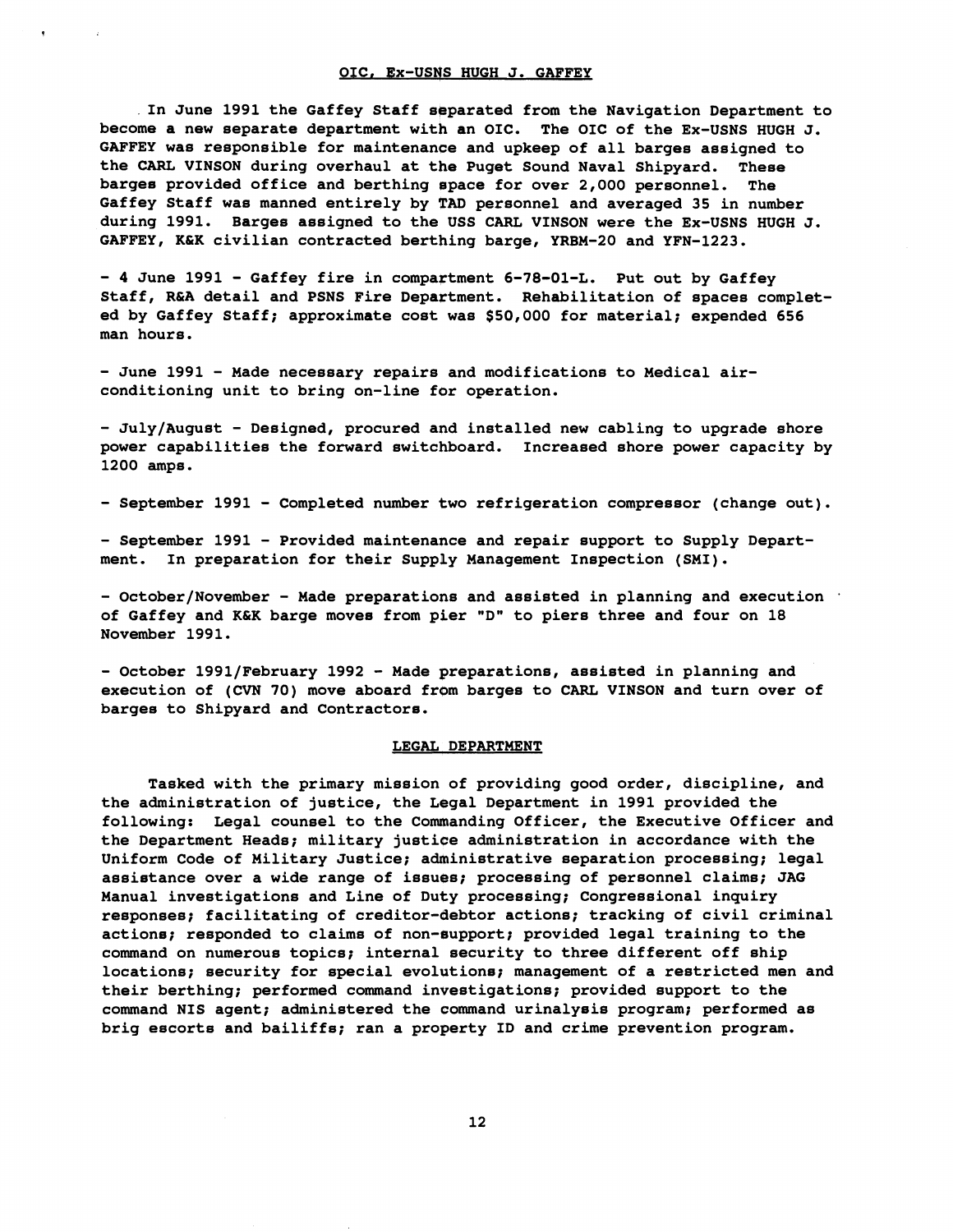**During 1991, L-1 Division processed 897 nonjudicial punishment chits, 33 summary courts-martial, 15 special courts-martial, 1 general court-martial, 202 pdministrative processing packages, 20 administrative separation boards, 75 personnel claims, and 225 notaries.** 

**During 1991, L-2 Division handled 252 Incident Complaint Reports, 6,150 urinalysis samples (30 positive results), and over 260 restricted men.** 

**During calendar year 1991, Legal Department successfully completed the assigned SFOMS projects assigned. The L-1 office space was completely repainted and tiled. Legal berthing was repainted. The brig project is being completed by the shipyard. A required escape scuttle has been installed, expanded steel has been installed in the isolation cells and a new duress and intruder alarm system has been installed. Although a shipyard project, Legal personnel have been tasked with painting and surfacing those areas in the brig not affected by the yard.** 

**1991 was a year wherein the command spent the entire year in the ship yard. Crew morale and discipline problems were of constant issue. The Legal Department's role directly effected these areas and made a significant impact. This impact was made despite lack of manning and a difficult environment.** 

## MEDICAL DEPARTMENT

**The major objective of the department was to assure quality medical care to the crew of the USS CARL VINSON dvring the arduous overhaul period. Particular attention was focused on Shipyard safety, the psychiatric problems associated with the shipyard period, the occupational hazards attendant on the reworking and overhaul of the ship, and the maintenance of training necessary to facilitate return to operational activities.** 

**During comprehensive overhaul period 1991 (January-December) the Medical Department evaluated over 11,895 patients.** 

The following are average monthly morbidity for 1991

| Outpatient visits         | 992   |
|---------------------------|-------|
| Physical exams            | 69    |
| X-rays                    | O     |
| Electrocardiograms (ECGs) | 17    |
| Audiograms                | 114   |
| Laboratory Tests          | 3,057 |
| Filled Prescriptions      | 984   |

**The Medical Department consistently was ahead of schedule during the overhaul of the Medical spaces on the CARL VINSON.** 

#### **NAVIGATION DEPARTMENT**

**1991 was an outstanding year for the Navigation Department. While supporting a two year Complex Overhaul, the Navigation Department performed a myriad of tasks while assigned personnel were TAD to COH Department, Gaffey Staff, and the K&K barge. The Navigation Department showed great initiative by completing all programmed rehabilitation work well ahead of schedule and**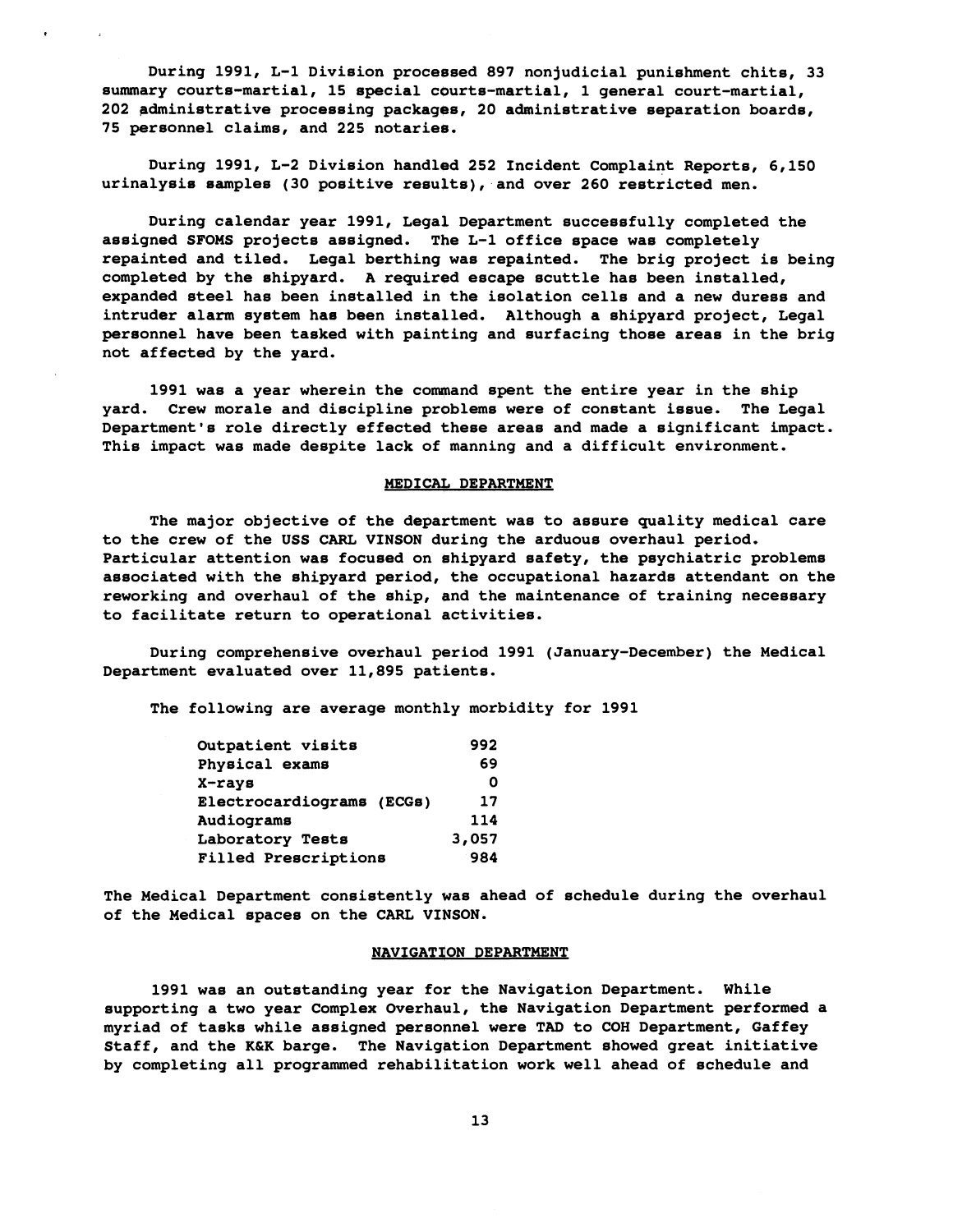**distinguished itself by being one of the first departments to move back aboard the ship. In addition, the departmeht maintained its proficiency through a rigorous training program which inclgded formal schools and cross deck opportunities. A major contributor in the ship's undocking, the department planned, briefed and flawlessly executed this extremely complex evolution.** 

## **OPERATIQNS DEPARTMENT**

## **Summary of Administrative Achievements**

- **Major review of Ship's Manning Document (SMD) and Battle Bill for initial draft completed May 91 with @NAP representatives.** 

- **Operations Department personnek completed 500 off-ship training evolutions, including underway training, formal schools, team training, and proficiency training.** 

- **Highly successful working group meeting addressing TFCC/NTCS-A SHIPALT conducted 1 Nov 91, Crystal City, VA with representatives from COMSPAWARSYSCOM, CNAP, CVN 70, government agencies and contractors.** 

- **Two (2) successful quarterly progress review conferences conducted at PSNSY, Bremerton, WA for CVN 70, CNAP (VADM Kohn), and PSNSY. (MAR 91, AUG 91).** 

- **Completed major milestones and guidelines in preparation for crew move aboard.** 

- **Successfully completed six (6) ACDUTRA training periods for assigned personnel from NAVAIRESCEN Olathe, KS and Minneapolis, MN.** 

# Summary of Inspections/Evaluations

- **CNAP 3M assist visits: OUTSTANDING**
- **CNAP ADP Security Inspection: OUTSTANDING**
- **Command Inspection: OUTSTANDING**
- **Supply Management Inspection: OUTSTANDING**

## Significant Accomplishments

**Complex Overhaul at PSNSY, Bremerton, WA was both challenging and rewarding for Operations Department during 1991. The highlight of the year was the successful undocking of CARL VINSON from Drydock 6, 15 Nov 91** - **we were back in the water and pier side after one year on the blocks. The year at a glance:** 

1. In progress: Work by shipyard, ship's force, and outside contractors **on 28 major SHIPALTS and over 1400 ship's force jobs. Major Areas: Combat, Air Operations, ADP, CV INTEL Center, Electronic Warfare, Flag command and control, Radars, and weapons systems.** 

**2. Combat System Overhaul Facility (CSOF) managed by the EM0 maintenance organization performed overhaul of electrical and electronic equipment including SITE TV's/Radios and communications equipment saving the Navy in excess of \$430,000. In addition, this facility provided outstanding testing and calibration services of onboard electronic equipment.**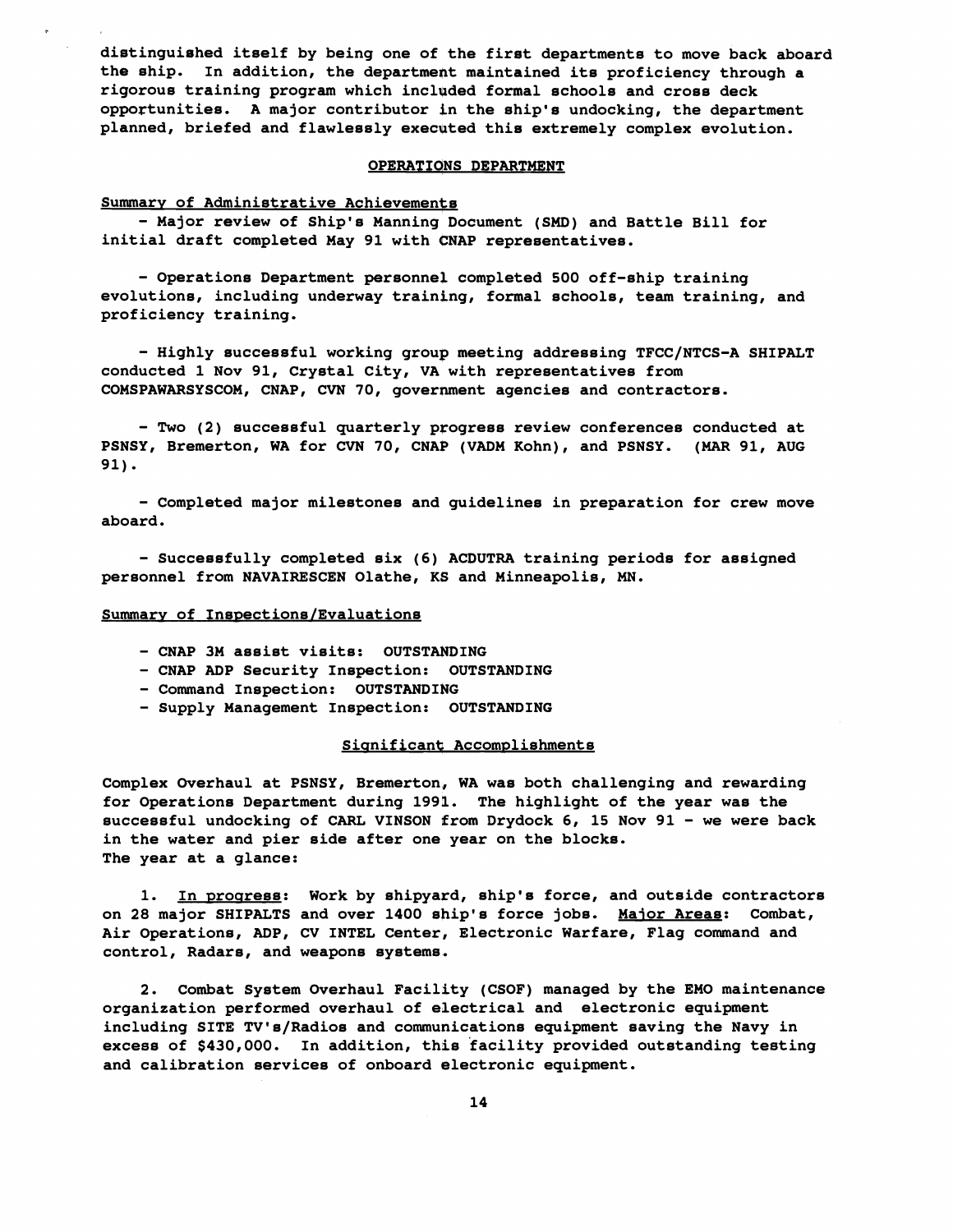**3. Operations Department personnel found time to participate in numerous off-ship activities promoting not only the Navy and CARL VINSON's positive, professional image but also supporting the local community, including the following:** 

- **Puget Sound Naval Shipyard Family Day.**
- Seattle SeaFair/Ranier Cup.
- **Damage Control Olympics.**
- **Kingston, WA SeaFest.**
- **Silverdale, WA Hospice Run.**
- **Navy Flag Football Championship, New Orleane, LA.**
- Whidbey Island annual run/walk for cancer.
- **Poulsbo, WA Feast on the FJORD.**
- **Bremerton, WA Armed Forces Day.**
- **Student tutoring and Career Day at Bremerton Middle School.**
- **March of Dimes Walk America Walk-A-Thon.**
- **Navy Relief Fund Drive.**

**4. The following dietinguished visitore toured CARL VINSON and received a**  first hand look at the progress of COH including major alteration/upgrade work, and berthing/messing facilities.

- \* **COMCARAIRWING 14** \* **RADM R. M. Traister**
- \* **VADM K. C. Malley (NAVSEA)** \* **RADM E. S. McGinley**
- \* **ADM B. Demars (NAVSEA 08, Reactors)**
- \* **VADM J. F. Dorsey JR. (C3F)** \* **RADM C. W. Miller**
- \* **GOV. Booth Gardner (Washington State)**
- \* **Congressman Rod Chandler (Washington State).**
- \* **Asst. SECNAV B. S. Pope** \* **VADM P. M. Hekman JR.**
- \* **Secretary of the Navy, H. Lawrence Garrett I11**

## **SAFETY DEPARTMENT**

**Considering the twelve months of intense Complex Overhaul work that CARL VINSON was involved in, 1991 was an exceptional year from a eafety standpoint. once again, no fatal injuries or occupational illnesses were experienced at this command. Additionally, there was only one incident which resulted in a**  Sailor possibly receiving a classification of permanent total disability, this **was a result of a motorcycle accident.** 

#### **SUPPLY DEPARTMENT**

**1991 was a banner year for the Supply Department. The Integrated Logistics Overhaul, in which all repair parts and technical support for the ship and its Air Wing is reviewed and updated, proceeded right on schedule. At the beginning of the year, the Department shipped hundreds of critical aircraft components to units deployed to the Persian Gulf in support of Operation**  Desert Shield/Desert Storm. Nearly all of the Department's 550 compartments **were renovated. And Supply Department customers continued to receive the best service possible. Supply Department personnel also served the Bremerton Community by coordinating a Chrietmas food basket drive, and participation in the Washington State Department of Transportation Adopt** - **a** - **Highway litter abatement program and Bremerton School District Adopt** - **a** - **School program.**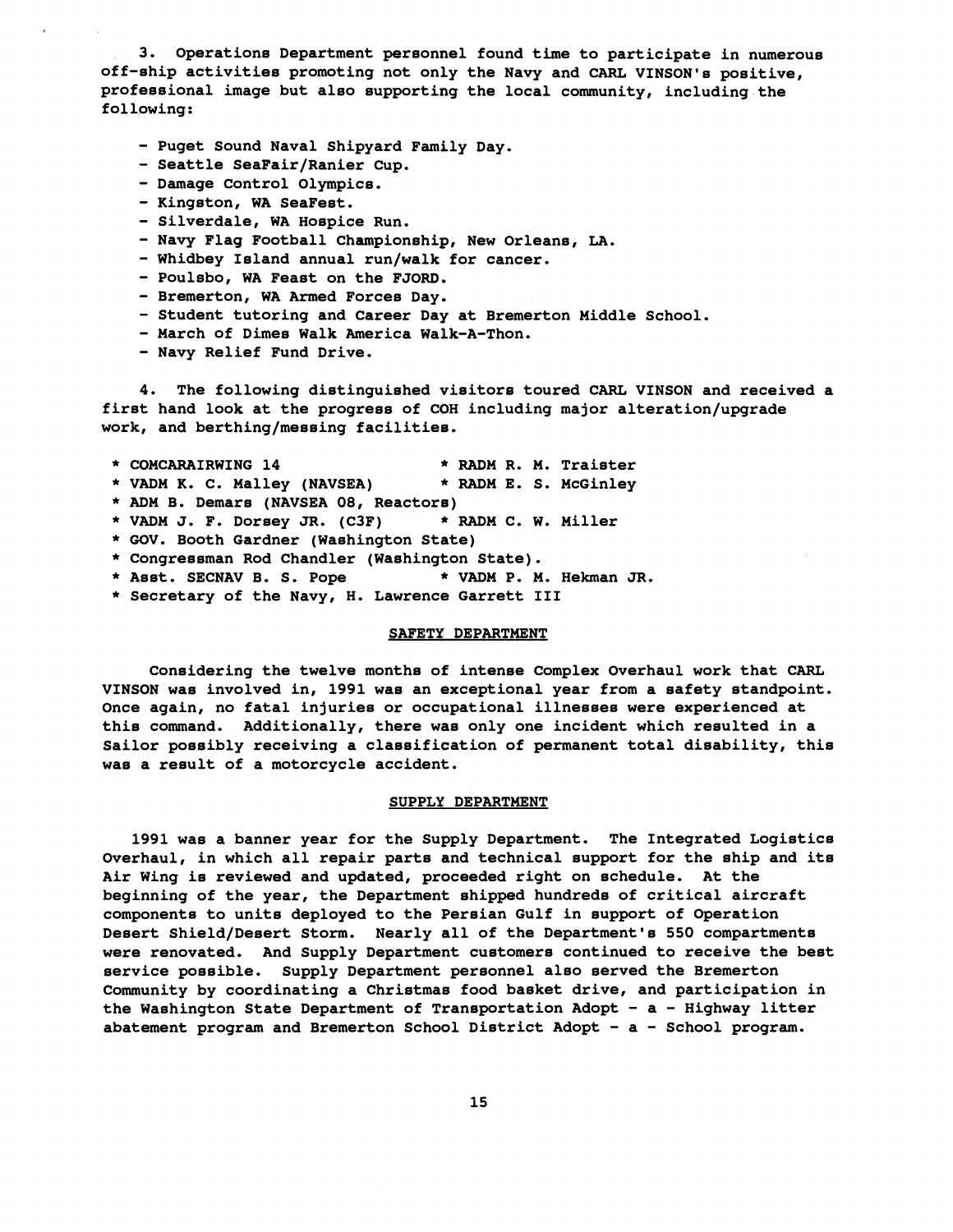**The highlight of the year was the Supply Management Inspection conducted in August by Commander, Naval Air Force, U.S. Pacific Fleet. The department earned an unprecedented eight "outstgndings" and two "excellents". The inspection reconfirmed that CARL VIN\$ON1s Supply Department is one of the best in the west.** 

**The Integrated Logistics Overhaul continued on track throughout the year.**  The ILO organization, consisting of twenty-seven Supply Department personnel **and forty-two personnel from seven other departments, off-loaded seventeen storerooms and inventoried over 130,000 line items of repair parts and consurnables valued in excess of \$340 million dollars. Nine storerooms were subsequently back-loaded. Post back-load inventory audits of these storerooms put inventory validity at a near perfect 100 percent.** 

**In addition to posting these inventories to the automated stock records, the Stock Control (S-1) Division reduced allowances for hazardous material carried in stock by sixty percent and reduced the number of line items by thirty percent. Stock Control accurately accounted for the ship's nearly \$10 million OPTAR budget, down significantly from previous years.** 

**Members of the Aviation Supply Support (S-6) Division worked with the Aircraft Intermediate Maintenance Department and Carrier Air Wing FOURTEEN to develop the Aviation Coordinated Allowance List (AVCAL) that will support the logistics requirements of CARL VINSON's new Air Wing. Repair parts applicable to airframes no longer part of the CARL VINSON's deck-load, such as the A-7E and H-3, were off-loaded and turned into the supply system.** 

**The Material (5-8) Division proceased 15,486 receipts and shipped 15,743**  line items including over 8000 line items to units deployed in support of **Operation Desert Shield/Desert Storm.** 

**The ADP (5-7) Division operated the ship's SUADPS system in support of the ILO. The computer system was relocated from the ship to the Dowd Computer Center at the Naval Supply Center Puget Sound. Over 220,000 inventory records were processed. In addition to scoring an "OUTSTANDING" on the Supply Management Inspection, the S-7 Division also scored an "OUTSTANDING" for ADP security on the Command Inspection. 5-7 Division installed a prototype personal computer local area network on Ex-USNS HUGH J. GAFFEY. Throughout the year, S-7 Division provided over 860 hours of microcomputer training for the crew.** 

**The Customer Services (S-9) Division provided superior supply support. The Division expedited many requisitions for high priority jobs directly contributing to the attainment of major complex overhaul milestones such as undocking. The Division's Buy Our Spares Smart (BOSS) program was commended by the Supply Management inspectors as the best in AIRPAC.** 

**The Disbursing (5-4) Division made tremendous improvements this year.**  After receiving an "OUTSTANDING" on the Supply Management Inspection, the **disbursing operation was evaluated as outstanding during an intensive two week surprise audit by a team of auditors from the Fleet Accounting and Disbursing Center Pacific. The Disbursing Division was formally recognized by COMNAVAIRPAC as its most improved diebursing operation for 1991. The total payroll for 1991 was \$31,089,486. 6,300 travel claims were processed. The**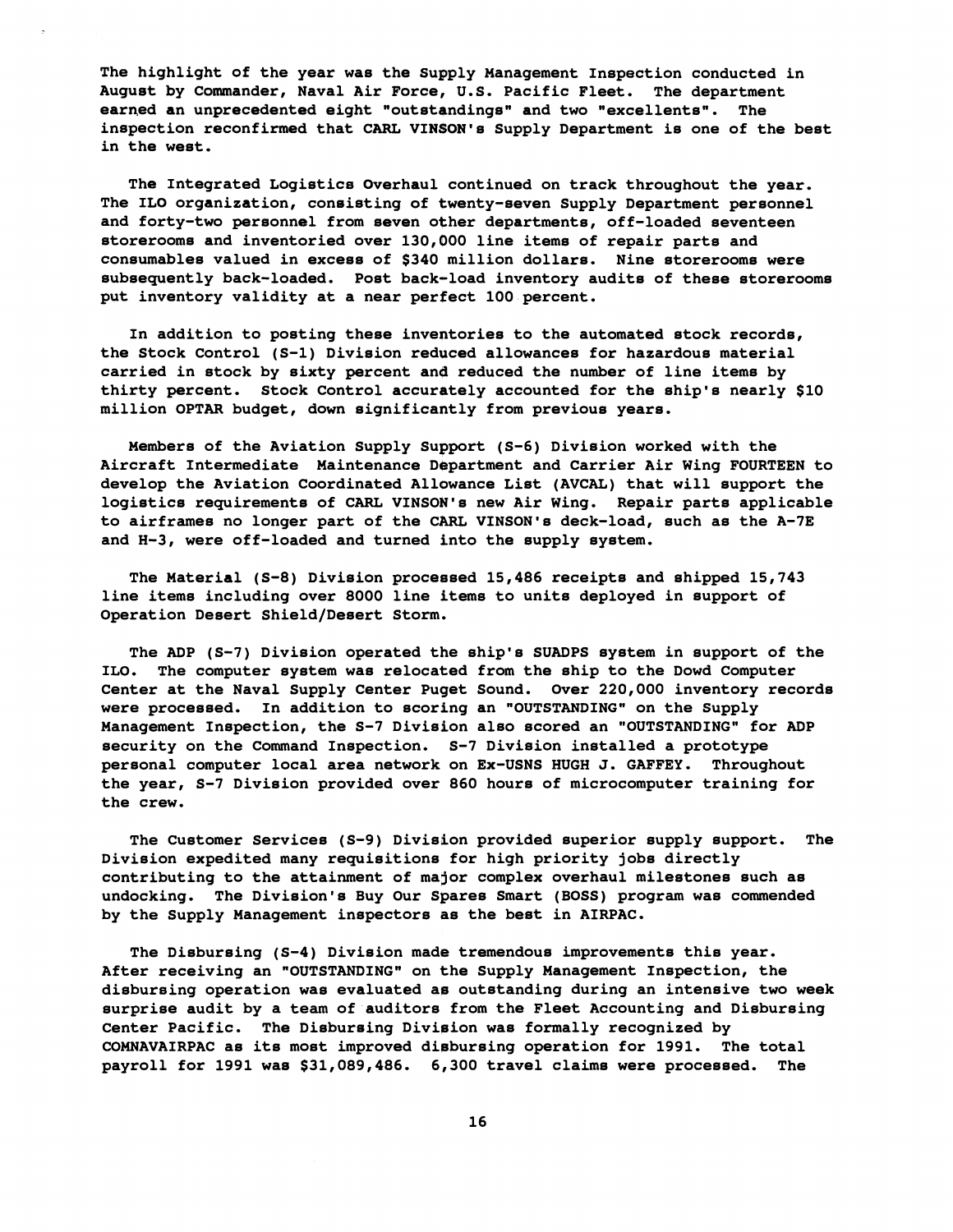**number of out-of-balance pay accounts was reduced from thirteen percent to a fraction of a percent of over 3000 pay accounts. Participation in the Direct Deposit System increased from twenty+seven percent to sixty percent. Significant progress was made toward implementing an ATM pay system on board.** 

The Food Service (S-2) Division continued to enhance its reputation for **providing high quality meals and supgrior service to the crew. Operating from the Ex-USNS HUGH J. GAFFEY and a satellite galley on the YRBM-20 barge, they served 618,672 meale consuming \$1,014,740.44 in provisions. Food Service received an "OUTSTANDING" on the Supply Management Inspection. Provisions inventory validity was 96.8% showing that inventory control was superb.** 

**The Wardroom (5-5) Division implemented an automated private mess management system and renovated over 150 officer staterooms and four large dry provisions storerooms.** 

**In addition to receiving an "OUTSTANDING" on the Supply Management**  Inspection, the Sales and Service (S-3) Division was awarded the Naval Retail **System Office Best Service and Sales Award for 1990 recognizing them as the best aircraft carrier retail operation in the Pacific Fleet. The Division is also a finalist for the 1991 competition. The Division operated a ship's store on the CARL VINSON and a ship's store and two barbershops on the Ex-USNS HUGH J. GAFFEY. Retail sales for the year were \$459,000 generating a profit of \$85,000. Early in the year, 5-3 took over the soft drink vending machine operation on the Ex-USNS HUGH J. GAFFEY, an overhaul support barge and the berthing barge. Retail sales from this operation were \$125,000 generating a \$64 thousand dollar profit. Total contributions to MWR this year were \$230 thousand dollars.** 

**In short, the Supply Department got just a little better everyday.** 

# **TRAINING DEPARTMENT**

**The Training Department has grown from 22 personnel to in excess of 200 with the inception of the newly formed Indoctrination Division. Training Department has a tremendous impact on the overall readiness of the CARL VINSON. Composed of personnel with diverse backgrounds, training functions in five areas of expertise.** 

**Training administration is responsible for issuing all the command's cost, no-cost and emergency leave TAD orders. During 1991, Training administration issued over 1,788 sets of orders.** 

**The Command Career Counselors coordinate and train departmental career counselors and provide individual asgistance for career planning and negotiating orders. In view of the changing manning policy in the Navy, the entire retention program was changed to reflect the targeting of quality individuals for retention, incorporating many facets of Total Quality Leadership and Total Quality Management programs.** 

**The Substance Abuse Division includes two branches: The Counseling and Assistance Center (CAAC) and the Drug and Alcohol Program Advisor (DAPA). CAAC and DAPA include effective programs within the command to provide alcohol abuse prevention, outreach, identification counseling, education and treatment**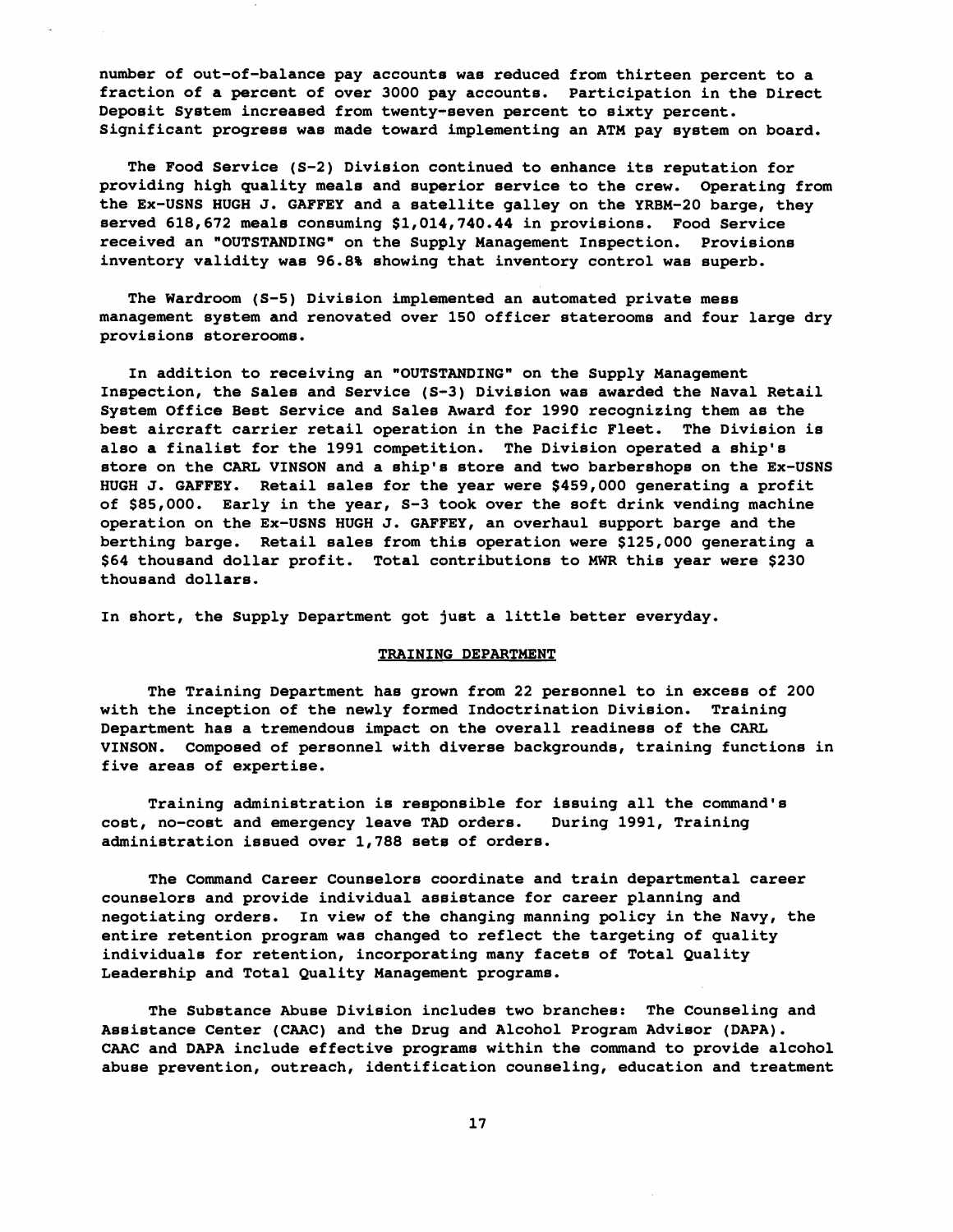**programs. In 1991, the Substance Abvse Division provided 29 Navy Alcohol and**  Drugs Safety Awareness Program (NADSAP) classes for 490 Gold Eagle personnel. Alcohol and Drug Awareness Management Seminars (ADAMS) were provided for 298 **senior connnand personnel and 8 three week Level I1 outpatient treatment program8 were conducted for 69 personnel. An additional 53 personnel completed Level I11 treatment. The 1 year formal aftercare program for Level I1 and I11 graduates operatee continually with an average of 90 command pereonnel. During the out brief from the last formal inspection of CAAC and DAPA, the inspector made the comment "this was the best shipboard facility he has seen in a long time, and the firet afloat CAAC with zero discrepancies." CARL VINSON1s CAAC director was nominated for the GEICO award in substance abuse prevention.** 

**The Indoctrination Divieion staff personnel are TAD to training on a sixmonth period, from departments on a rotational basis. All newly reporting E-6 and below pereonnel are assigned to "I" Divieion for a one month period. During this assignment, personnel complete the check-in process, attend Familiarization and Indoctrination (Pam** & **I). (covering approximately thirty command policies/topics), General shipboard Firefighting and NADSAP/ADAMS/Alcohol awareness, as appropriate. Also, newly reporting personnel attend Navy Rights and Reaponeibility workshops, a two day 3-M fundamental (301) PQS class, a four gay Basic Damage Control PQS class and CPR. FAH** & **I area facilitated classes for over 815 newly reporting enlisted personnel in 18 classes throughout the year, a 30 percent increase over 1990.** 

**The Human Resources and Command Managed Equal Opportunity (CMEO) area was responsible for conducting Navy Rights and Reeponsibility workehops in "I" Division and FAM&I classes and reestablishing training for the Command Assessment Team and Command Training Team. A total of 38 workshops were conducted with over 900 officer and enlisted personnel participating. No complaints of discrimination/sexual haraesment were reported.** 

# **WEAPONS DEPARTMENT**

**Weapons Department began 1991 with CARL VINSON in complex overhaul with approximately 180 dedicated individuals. Specific accomplishments/evolutions include** : We<br>approxi<br>include<br><u>JAN</u><br>07 Jan

|     | $07$ Jan | G-3 personnel attend ordnance building team training at NAS<br>Whidbey Island. (2 per month) |
|-----|----------|----------------------------------------------------------------------------------------------|
|     | $15$ Jan | Weapons Dept. personnel attend shipboard F/F at T.I.                                         |
|     | $21$ Jan | Weapons Department personnel attend NADSAP seminar.                                          |
|     | $23$ Jan | G-3 personnel attend TALD school.                                                            |
|     | $30$ Jan | Held training for all Q'deck watchstanders on proper shiyard<br>security                     |
| FEB |          |                                                                                              |
|     | 04 Feb   | G-3 Personnel attend ordnance building team training at NAS<br>Whidbey Island                |
|     | 12 Feb   | Weapons Department personnel attend shipboard F/F school at T.I.                             |
|     | 20 Feb   | Train ship personnel via POD notes on THREATCON BRAVO.                                       |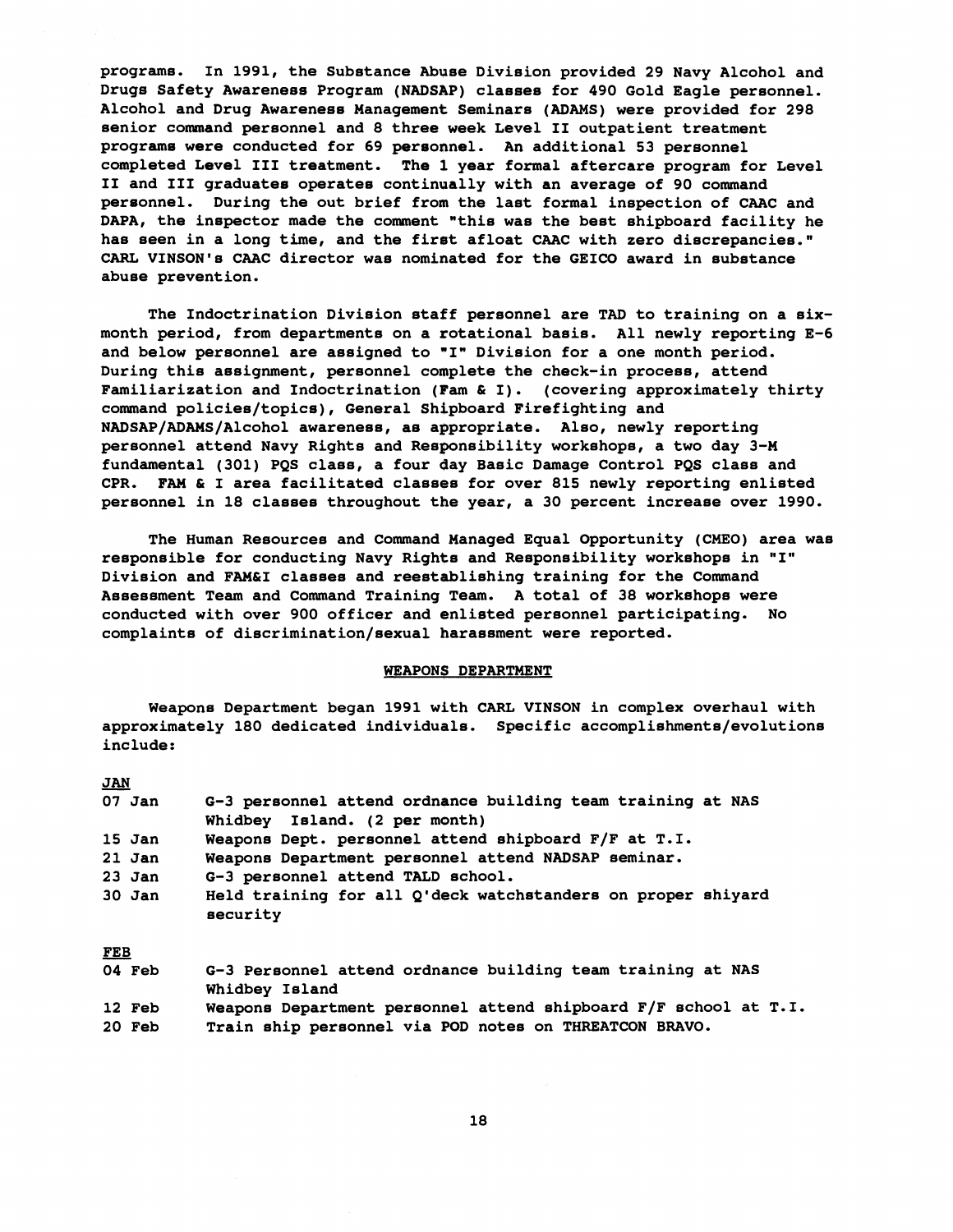| <b>MAR</b>           |                                                                                                      |
|----------------------|------------------------------------------------------------------------------------------------------|
| 04 Mar               | Supported weapons det at Nellis AFB, Nevada, Operation Red Flag.<br>$(3 \text{ weeks}) (G-3)$        |
| 05 Mar               | Weapons Department personnel attended shipboard F/F at T.I.                                          |
| 11 Mar               | Weapons Department personnel attend NADSAP seminar.                                                  |
| 18 Mar               | $E-5$ 's and $E-6$ 's attend LMET (NLDP)                                                             |
| 23-27 Mar            | Supported CVW-15/VA-52 W/ quality assurance service test operation<br>at NAS Whidbey Island (W Div). |
| <b>APR</b>           |                                                                                                      |
| 01 Apr<br>08 Apr     | Weapons Department personnel attended shipboard F/F at T.I.<br>E-5'S AND E-6'S attend LMET (NLDP).   |
| $10-15$ Apr          | Built 40 calligraphy boards for Bremerton Middle School art<br>students (W Div).                     |
| 17 Apr               | Held training for all Q'deck watchstanders on proper shipyard<br>security.                           |
| 21 Apr               | Train ship personnel via POD on THREATCON BRAVO.                                                     |
|                      |                                                                                                      |
| <u>May</u>           |                                                                                                      |
| 14 May               | Weapons Department personnel attend shipboard F/F at T.I.                                            |
|                      |                                                                                                      |
| Jun                  |                                                                                                      |
| $03$ Jun             | Supported CVWR-30 Weapons det at NAS Fallon, NV. (3 Weeks) (G-3)                                     |
| $11$ Jun             | Small Arms qualifications for USS Carl Vinson personnel.                                             |
| $24$ Jun             | Weapons Department personnel attend Adams seminar.                                                   |
|                      |                                                                                                      |
| Jul                  |                                                                                                      |
| 04 Jul               | Trained color guard detail for Kingston 4th of July parade. C.O.<br>Grand Marshal. (G-2)             |
| 08 Jul               | 5 Spaces 100% completed in Aft SASS. (W Div)                                                         |
| 10 Jul               | Small arms qualifications for USS Carl Vinson personnel.                                             |
| 15 Jul               | Weapons Department personnel attend Shipboard F/F at T.I.                                            |
| 24 Jul               | Held training with all Q'deck watchstanders on proper shipyard                                       |
|                      | security.                                                                                            |
|                      |                                                                                                      |
| <u>Auq</u><br>01 Aug | Small arms qualifications for USS Carl Vinson personnel.                                             |
| 05 Aug               | 4 Spaces 100% completed in fwd SASS. (W Div)                                                         |
|                      |                                                                                                      |
| <u>Sep</u>           |                                                                                                      |
| 09 Sep               | Small arms qualifications for USS Carl Vinson personnel.                                             |
| 18 Sep               | Held training for all Q-deck watchstanders on proper shipyard                                        |
|                      | security.                                                                                            |
|                      |                                                                                                      |
| <u>Oct</u>           |                                                                                                      |
| 10 Oct               | Weapons Department personnel attend shipboard F/F at T.I.                                            |
| 14 Oct               | Weapons Department personnel attend Adams Seminar.                                                   |
|                      |                                                                                                      |
| <u>Nov</u><br>04 Nov | G-3 personnel attend Air Launched Weapons school at FTC, San                                         |
|                      | Diego.                                                                                               |
|                      | 16-29 Nov G-3 personnel attend Air Launched Weapons Supervisor School at                             |
|                      | FTC, San Diego.                                                                                      |

 $\label{eq:2.1} \left\langle \left\langle \mathbf{v}_{\mathrm{max}}\right\rangle \right\rangle =\left\langle \left\langle \mathbf{v}_{\mathrm{max}}\right\rangle \right\rangle$ 

19

 $\sim 10^{11}$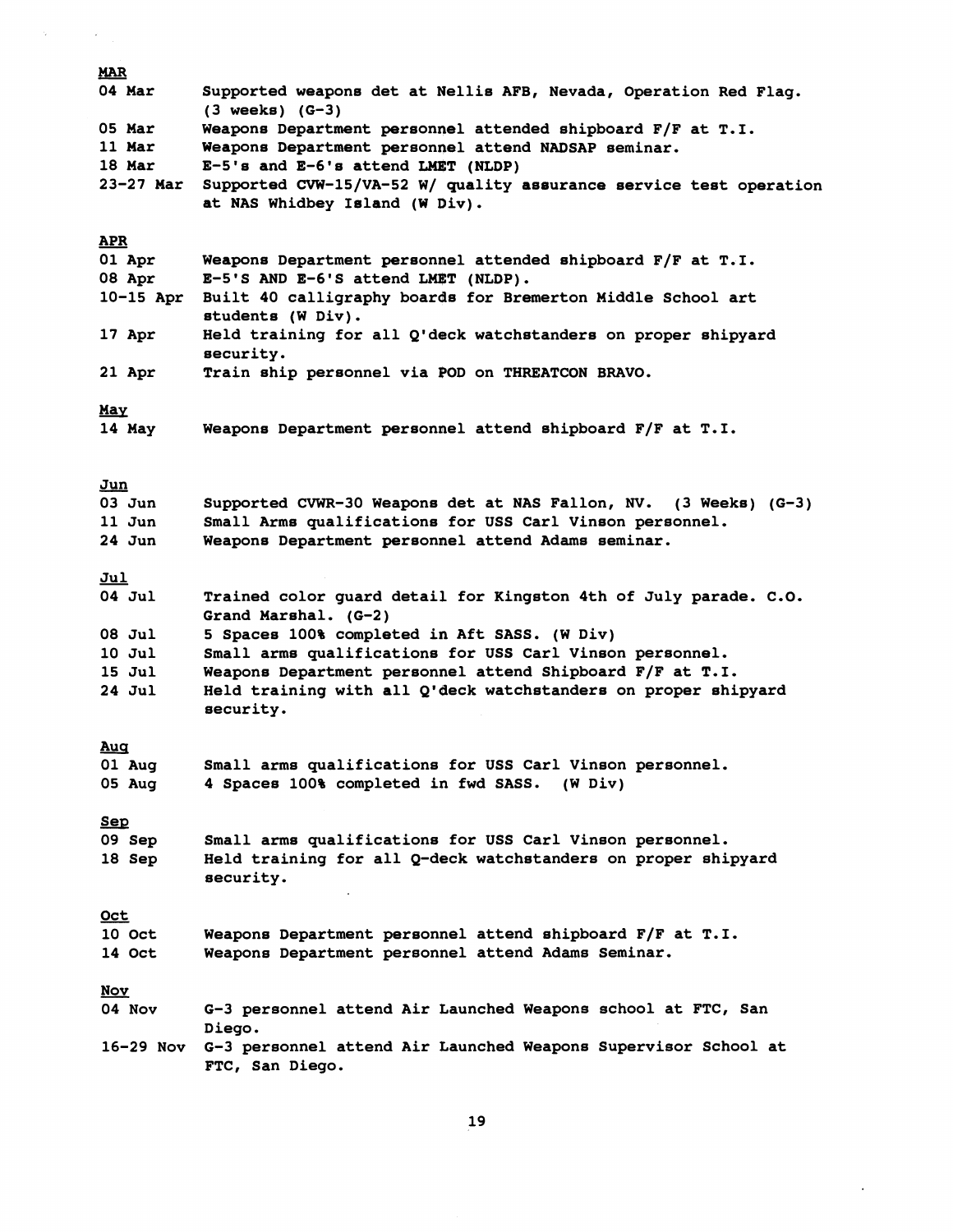| $18$ Nov<br>$10$ Nov | G-3 personnel attend LGD/DST.<br>G-3 personnel attend Advanced DCPO school.                       |
|----------------------|---------------------------------------------------------------------------------------------------|
| Dec                  |                                                                                                   |
| $2-5$ Dec            | Supported CVW-15/VA 196 W/ Quality Assurance Service Test<br>Operation at Whidbey Island. (W div) |
| 11 Dec               | Held training for all Q'deck Watchstanders on proper shipyard<br>security.                        |
| 15 Dec               | Fwd and Aft SASS Mag Sprinkler System brought back on line.<br>$(W$ div)                          |
| 19 Dec               | Build and installed shelves and book cases for Bremerton Middle<br>School library. (W div)        |
| <u>Jan</u>           |                                                                                                   |
| $07$ Jan             | Weight tested all H587, H563, H869 slings. (W div)                                                |
| $25$ Jan             | Sent personnel to assist VA-304 during their det to China Lake.                                   |

**Throughout the year the individual divisions of the Weapons Department initiated and worked toward completing numerous tasks. This work cannot be broken down into a daily calendar, bvt can easily make up an impressive list of accomplishments whoee final outcome will be a safe, watertight, and battle ready ahip.** 

**G-l/Flight Deck Ordnance Handling** 

- **Refurbished all 13 spaces**
- **SHIPALT involving an extension of the flight deck for wingtip arming on cat 4 for F-18 A/C.**
- **SHIPALT for installing safety holds on bomb jettison ramps.**
- **Rehabbing of all sun shield for jettison lockers.**

# G-2/Armory

- **Removed all 3/8 valves throughout the sprinkler eyetema to be overhauled by the shipyard valve shop.**
- **Assisted shop 56 in the removal of 40 main sprinkler valves to be overhauled by PSNS. 6-2 ran all red tags to support the above package.**
- **Removed all sunehielda from 6-2 pyro lockers and ready service lockers to be used as samples for the Samuel Gompere to fabricate new shields.**
- **Rehab 25 pyro-lockers and 10 .50 cal stands.**
- **Switch the fwd port side .50 cal locker with the aft port side .50 cal locker to facilitate the lack of watertight integrity on the fwd one.**
- **Rehab G-2 berthing space.**
- **Install a false bulkhead in the armory to provide additional protection to the small arma dietribution area.**